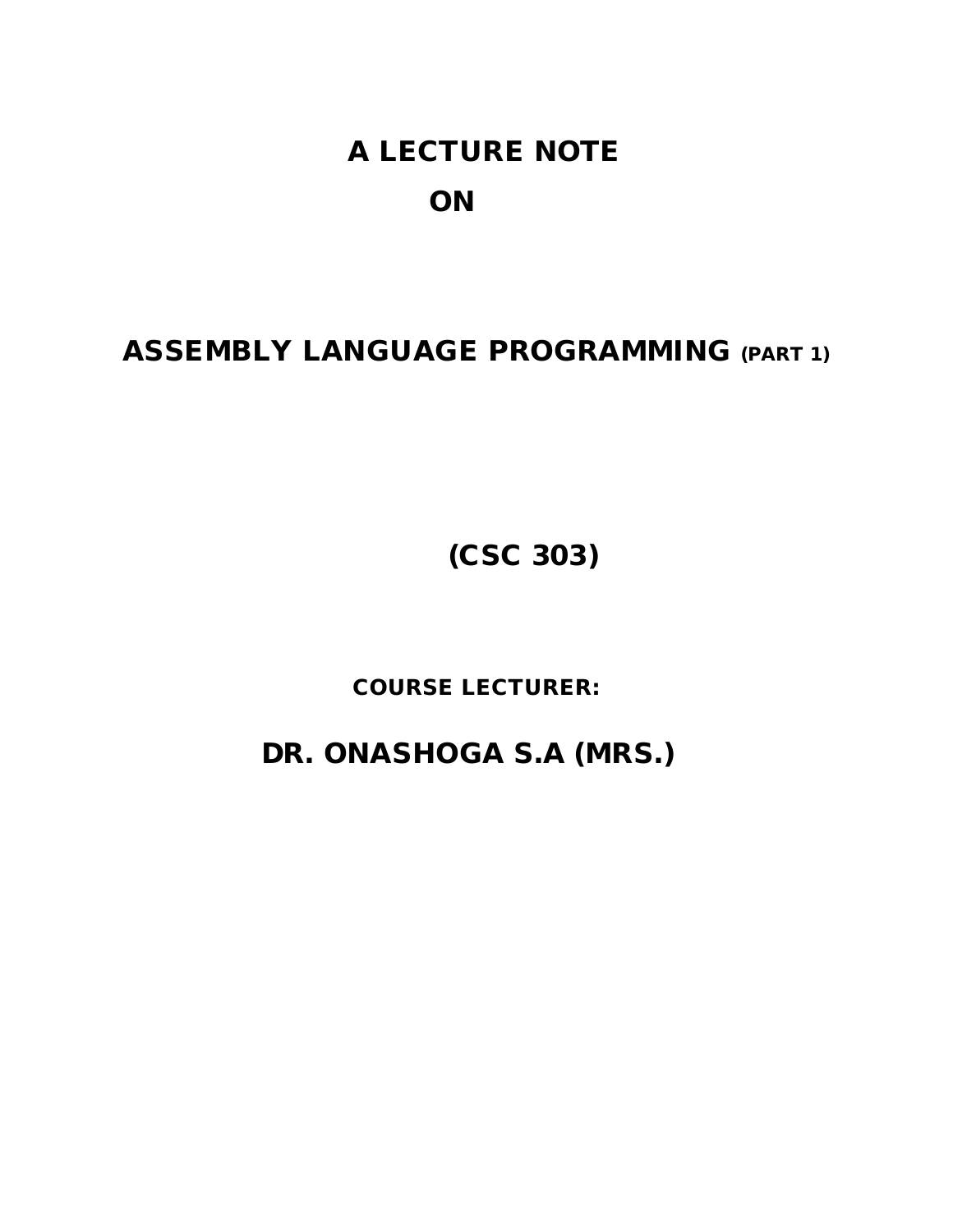## **COURSE OUTLINE**

## **SECTION 1**

## **1. Introduction to Programming languages**

- Machine Language
- Low-Level Language
- High-Level Language

## **2. Data Representation & Numbering Systems**

- Binary Numbering Systems
- Octal Numbering Systems
- Decimal Numbering Systems
- Hexadecimal Numbering Systems

## **3. Types of encoding**

- American Standard Code for Information Interchange (ASCII)
- Binary Coded Decimal (BCD)
- Extended Binary Coded Decimal Interchange Code (EBCDIC)

## **4. Mode of data representation**

- Integer Representation
- Floating Point Representation

## **5. Computer instruction set**

- Reduced Instruction Set Computer (RISC)
- Complex Instruction Set Computer (CISC)

## **SECTION TWO**

## **6. Registers**

- General Purpose Registers
- Segment Registers
- Special Purpose Registers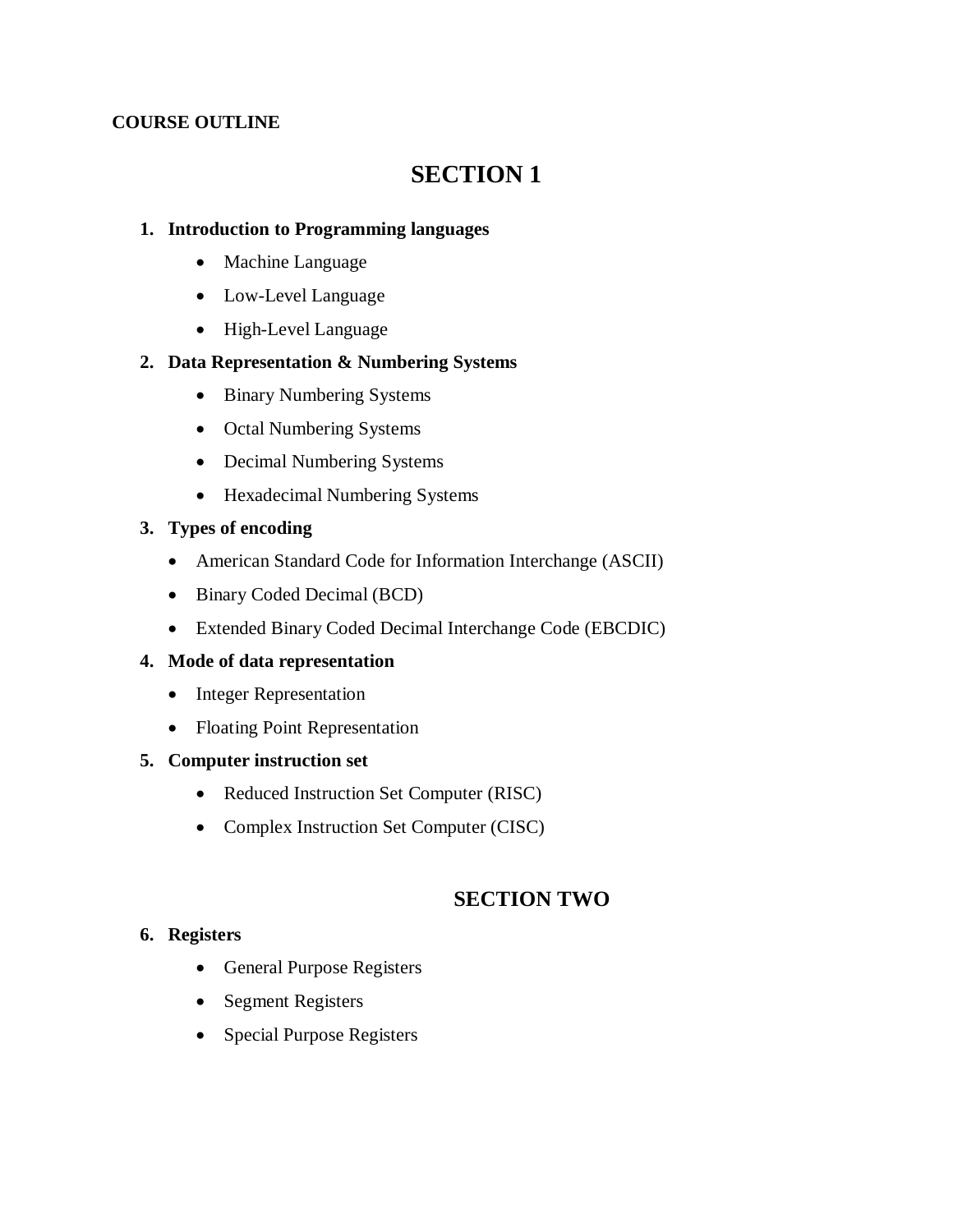- **7. 80x86 instruction sets and Modes of addressing.**
	- Addressing modes with Register operands
	- Addressing modes with constants
	- Addressing modes with memory operands
	- Addressing mode with stack memory

## **8. Instruction Sets**

- The 80x86 instruction sets
- The control transfer instruction
- The standard input routines
- The standard output routines
- Macros

## **9. Assembly Language Programs**

- An overview of Assembly Language program
- The linker
- Examples of common Assemblers
- A simple Hello World Program using FASM
- A simple Hello World Program using NASMS

## **10. Job Control Language**

- Introduction
- Basic syntax of JCL statements
- Types of JCL statements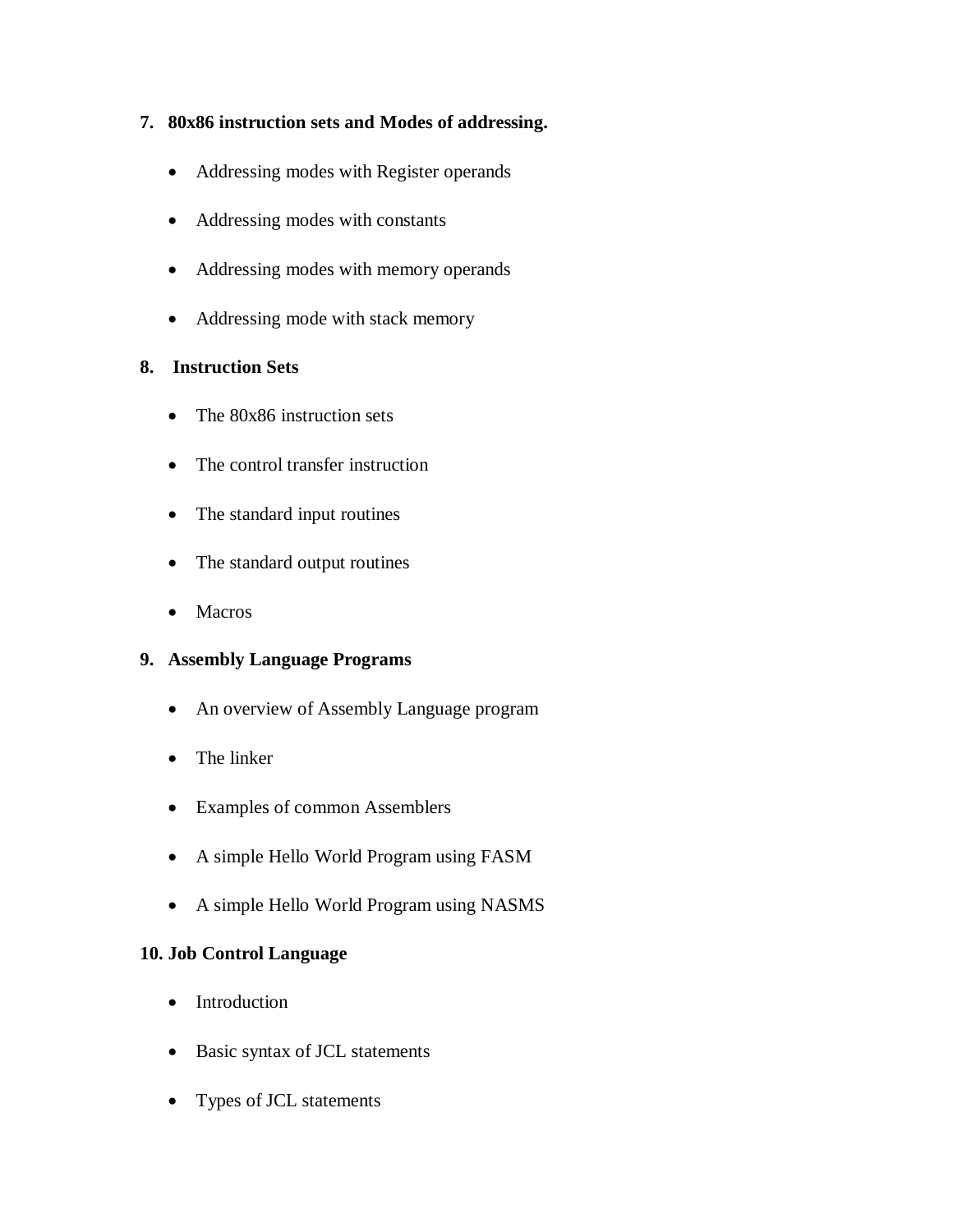- The JOB statement
- The EXEC statement
- The DD statement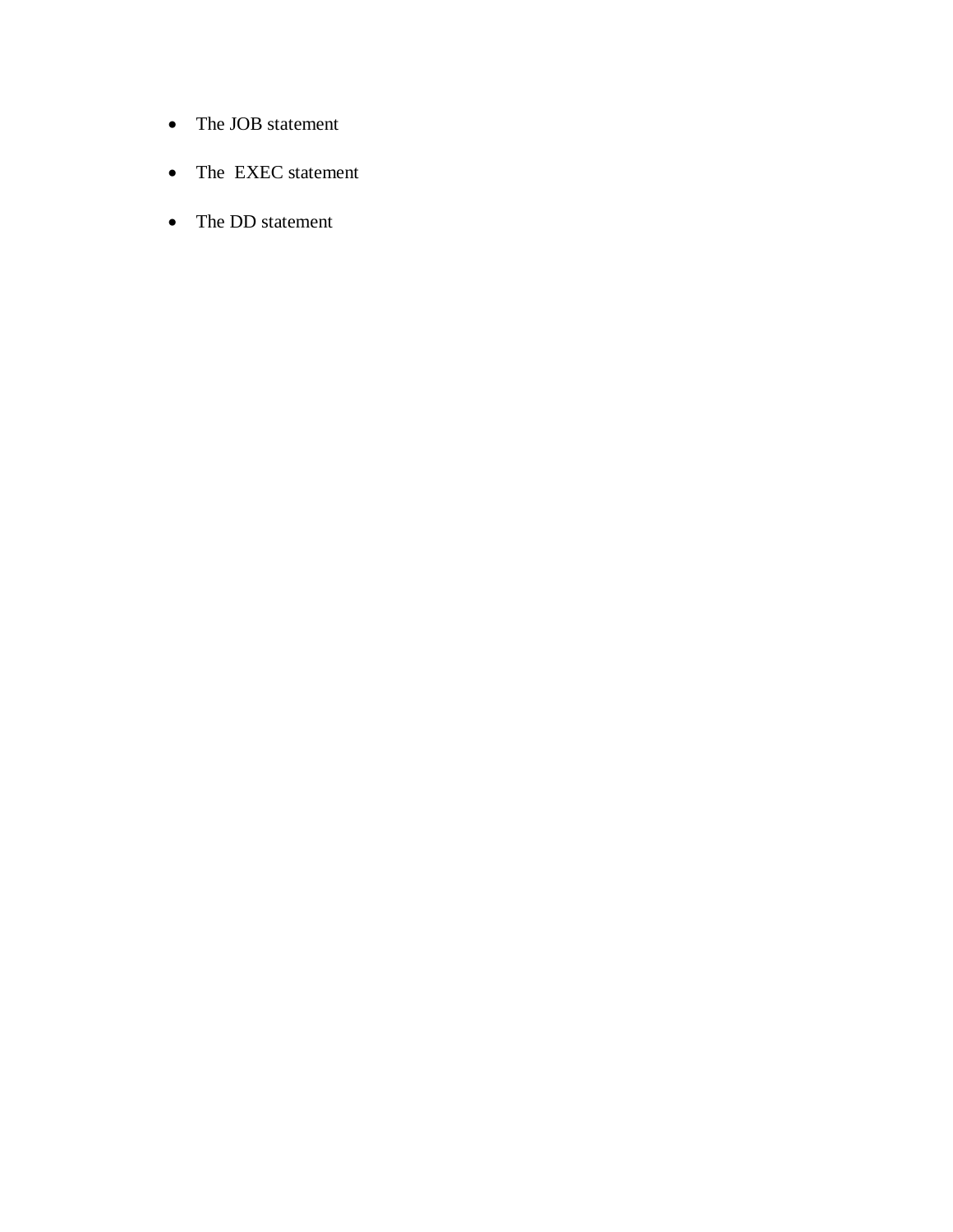## **CHAPTER ONE**

## **1.0 INTRODUCTION TO PROGRAMMING LANGUAGES**

Programmers write instructions in various programming languages, some directly understandable by computers and others requiring intermediate translation steps. Hundreds of computer languages are in use today. These can be divided into three general types:

- a. Machine Language
- b. Low Level Language
- c. High level Language

## **1.1 MACHINE LANGUAGE**

Any computer can directly understand its own machine language. Machine language is the "natural language" of a computer and such is defined by its hardware design. Machine languages generally consist of strings of numbers (ultimately reduced to 1s and 0s) that instruct computers to perform their most elementary operations one at a time. Machine languages are machine dependent (i.e a particular machine language can be used on only one type of computer). Such languages are cumbersome for humans, as illustrated by the following section of an early machine language program that adds overtime pay to base pay and stores the result in gross pay.

+1300042774

+1400593419

+1200274027

#### **Advantages of Machine Language**

- i. It uses computer storage more efficiently
- ii. It takes less time to process in a computer than any other programming language

#### **Disadvantages of Machine Language**

- i. It is time consuming
- ii. It is very tedious to write
- iii. It is subject to human error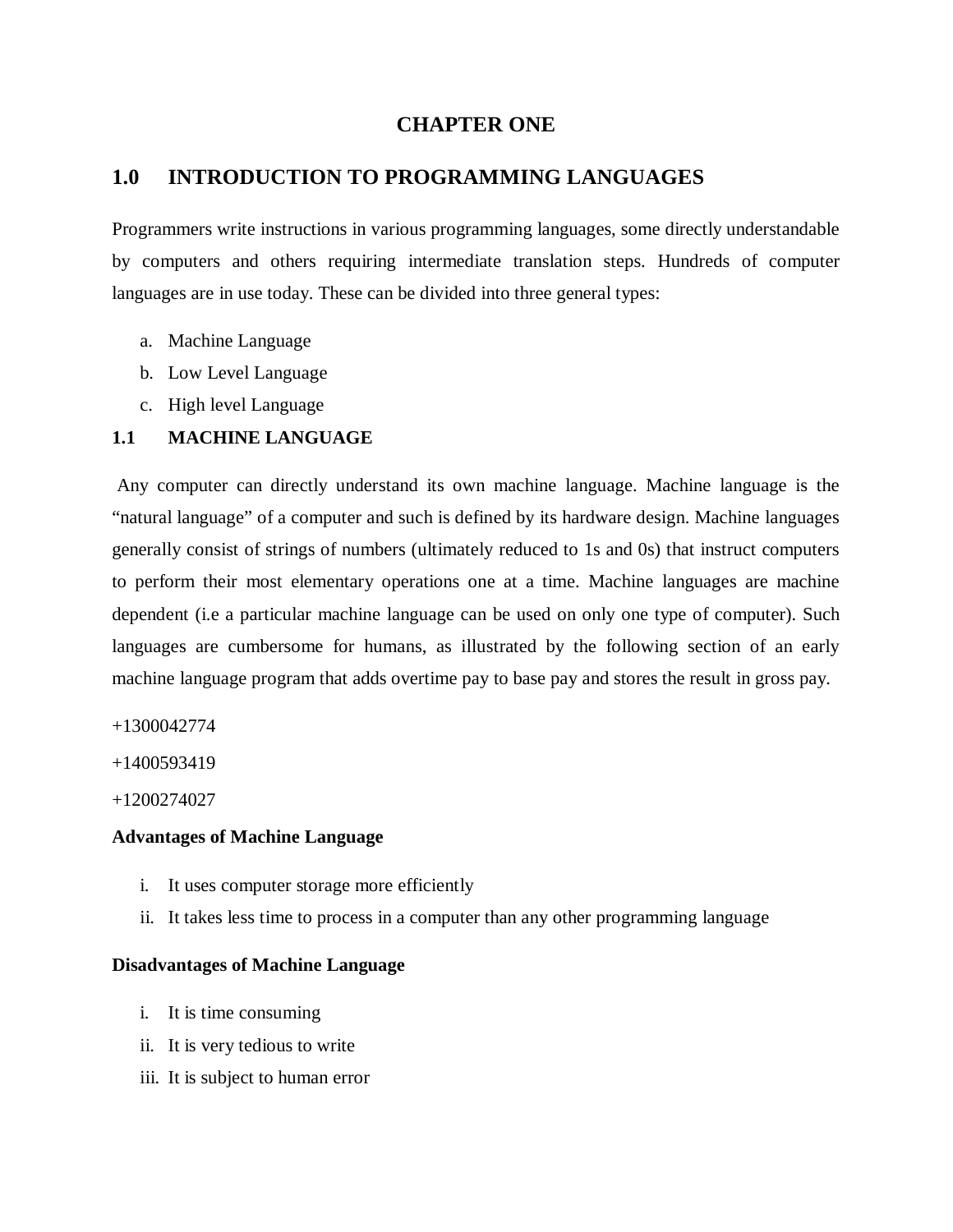#### iv. It is expensive in program preparation and debugging stages

## **1.2 LOW LEVEL LANGUAGE**

Machine Language were simply too slow and tedious for most programmers. Instead of using strings of numbers that computers could directly understand, programmers began using English like abbreviations to represent elementary operations. These abbreviations form the basis of **Low Level Language.** In low level language, instructions are coded using mnemonics. E.g. DIV, ADD, SUB, MOV. Assembly language is an example of a low level language.

An **assembly language** is a low-level language for programming computers. It implements a symbolic representation of the numeric machine codes and other constants needed to program a particular CPU architecture. This representation is usually defined by the hardware manufacturer, and is based on abbreviations (called mnemonics) that help the programmer remember individual instructions, registers, etc. An assembly language is thus specific to a certain physical or virtual computer architecture (as opposed to most high-level languages, which are usually portable).

A utility program called an **assembler** is used to translate assembly language statements into the target computer's machine code. The assembler performs a more or less isomorphic translation (a one-to-one mapping) from mnemonic statements into machine instructions and data. (This is in contrast with high-level languages, in which a single statement generally results in many machine instructions.)

Today, assembly language is used primarily for direct hardware manipulation, access to specialized processor instructions, or to address critical performance issues. The following section of an assembly language program also adds overtime to base pay and stores the result in gross pay:

Load basepay Add overpay Store grosspay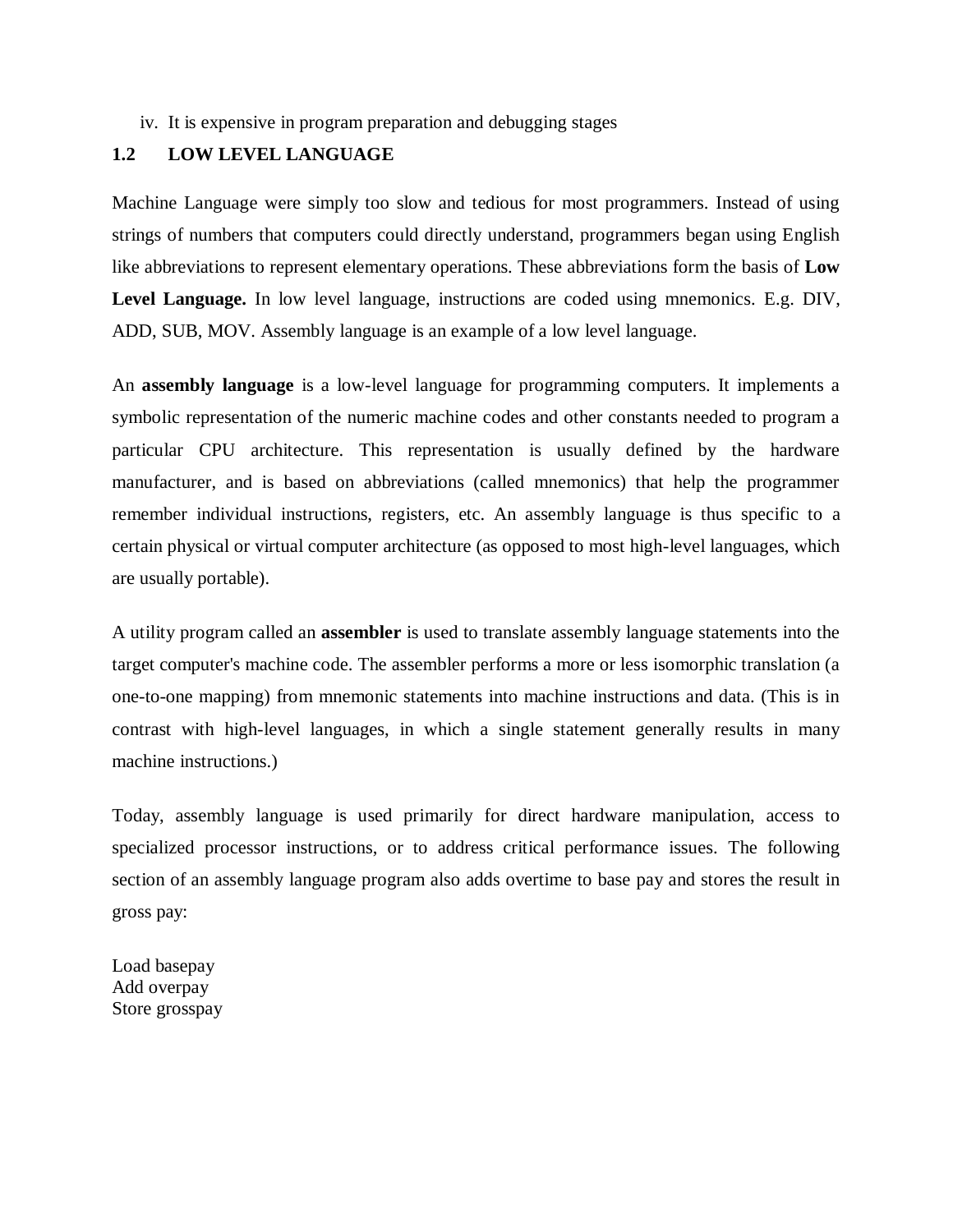## **Advantages of Low Level Language**

- i. It is more efficient than machine language
- ii. Symbols make it easier to use than machine language
- iii. It may be useful for security reasons

#### **Disadvantages of Low Level Language**

- i. It is defined for a particular processor
- ii. Assemblers are difficult to get
- iii. Although, low level language codes are clearer to humans, they are incomprehensible to computers until they are translated to machine language.

**1.3 HIGH LEVEL LANGUAGE:** Computers usage increased rapidly with the advent of assembly languages, but programmers still had to use many instructions to accomplish even the simplest tasks. To speed up the programming process, **high level language** were developed in which simple statements could be written to accomplish substantial tasks. Translator programs called **compilers** convert high level language programs into machine language. High level language allows programmers to write instructions that look almost like everyday English and contain commonly used mathematical notations. A payroll program written in high level language might contain a statement such as

grossPay=basePay + overTimePay

#### **Advantages of High Level Language**

- i. Compilers are easy to get
- ii. It is easier to use than any other programming language
- iii. It is easier to understand compared to any other programming language

#### **Disadvantages of High Level Language**

i. It takes more time to process in a computer than any other programming language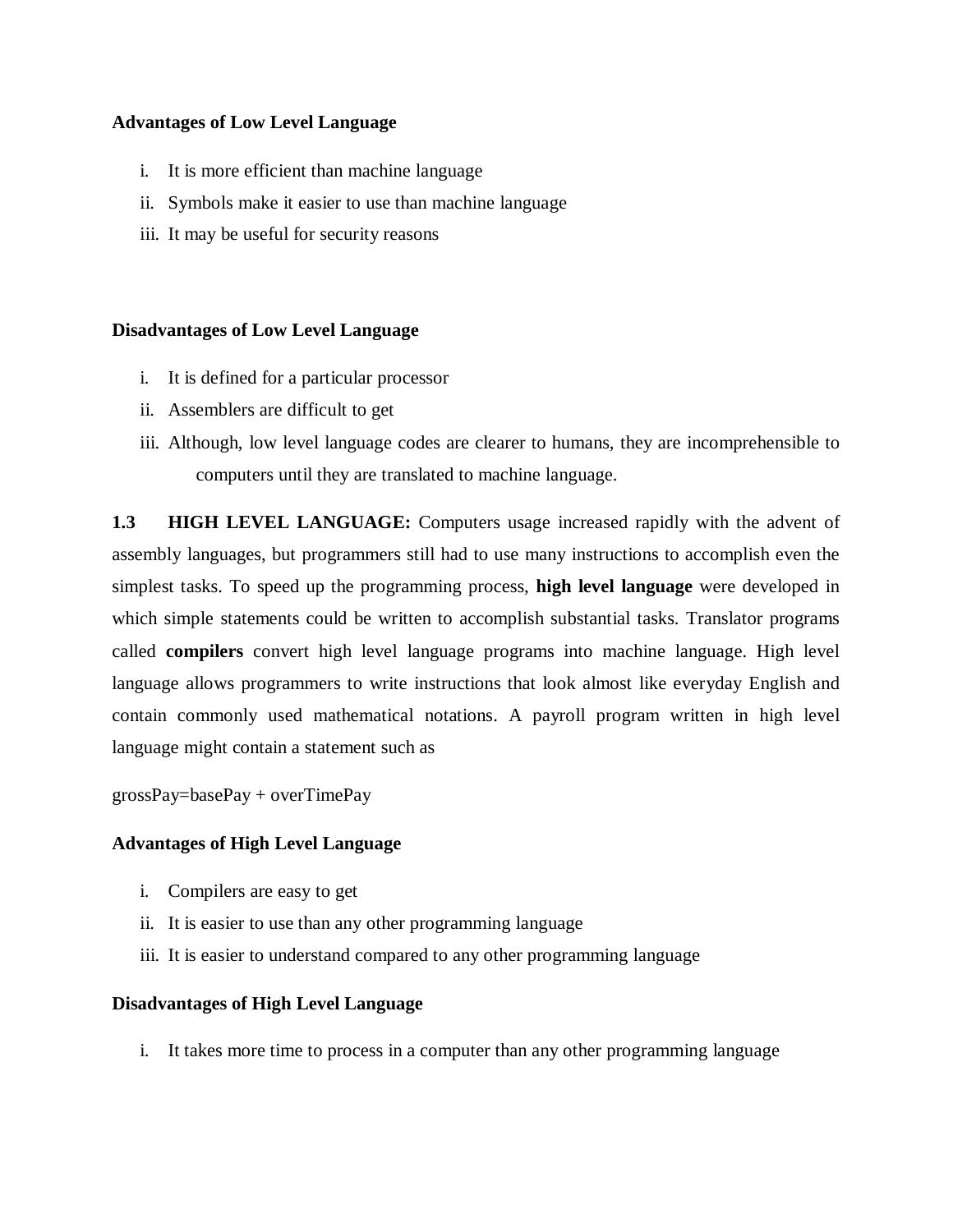## **CHAPTER TWO**

## **1.0 DATA REPRESENTATION AND NUMBERING SYSTEMS**

Most modern computer systems do not represent numeric values using the decimal system. Instead, they use a binary or two's complement numbering system. To understand the limitations of computer arithmetic, one must understand how computers represent numbers.

#### **1.1 THE BINARY NUMBERING SYSTEM**

Most modern computer systems (including the IBM PC) operate using binary logic. The computer represents values using two voltage levels (usually 0v and  $+5v$ ). With two such levels we can represent exactly two different values. These could be any two different values, but by convention we use the values zero and one. These two values, coincidentally, correspond to the two digits used by the binary numbering system. Since there is a correspondence between the logic levels used by the 80x86 and the two digits used in the binary numbering system, it should come as no surprise that the IBM PC employs the binary numbering system.

The binary numbering system works just like the decimal numbering system, with two exceptions: binary only allows the digits 0 and 1 (rather than 0-9), and binary uses powers of two rather than powers of ten. Therefore, it is very easy to convert a binary number to decimal. For each "1" in the binary string, add in  $2^{**}$ n where "n" is the zero-based position of the binary digit. For example, the binary value 11001010 represents:

$$
1*2**7 + 1*2**6 + 0*2**5 + 0*2**4 + 1*2**3 + 0*2**2 + 1*2**1 + 0*2**0
$$
  
=128 + 64 + 8 + 2  
=202 (base 10)

To convert decimal to binary is slightly more difficult. You must find those powers of two which, when added together, produce the decimal result. The easiest method is to work from the a large power of two down to 2\*\*0. Consider the decimal value 1359: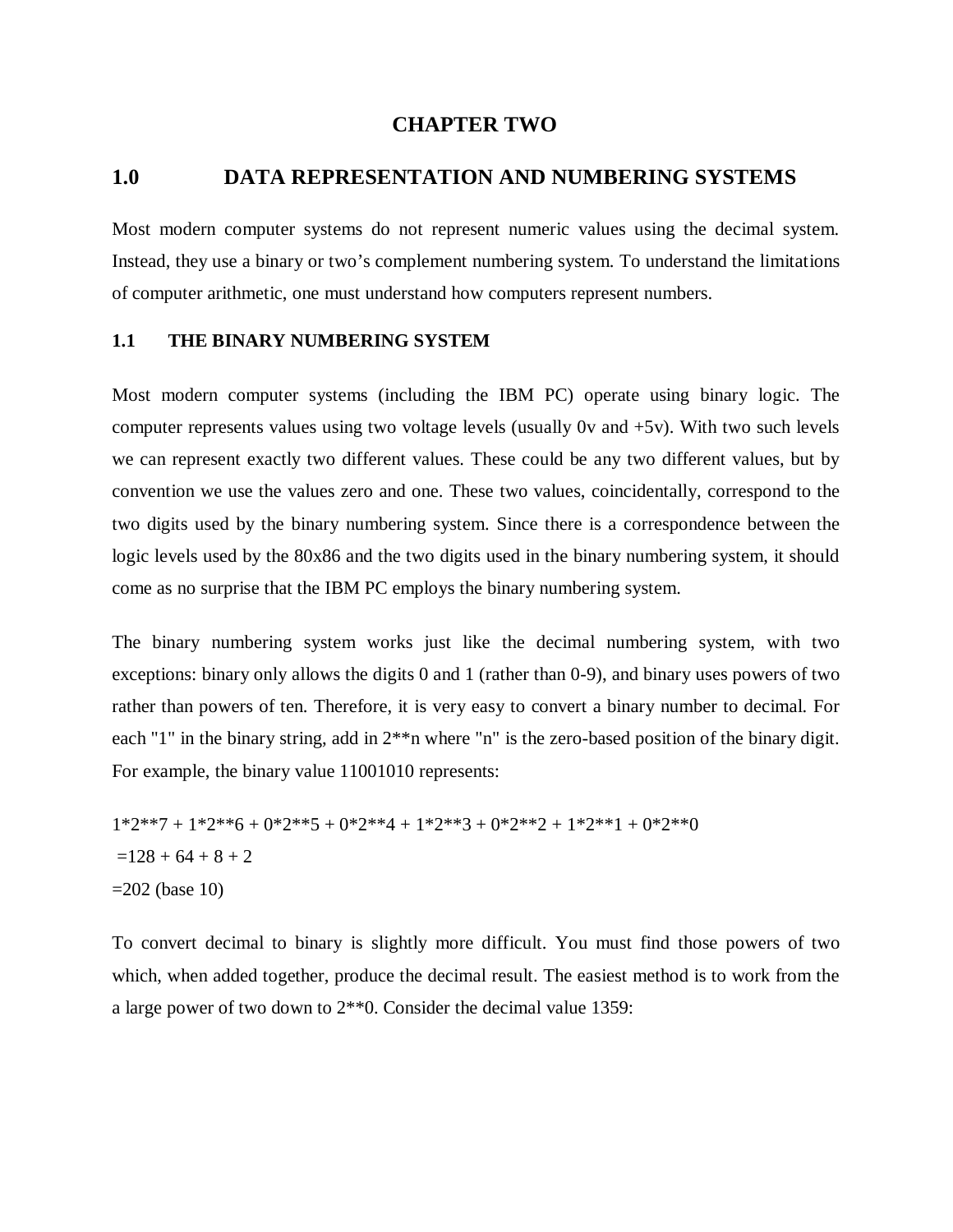- $2^{**}10=1024$ ,  $2^{**}11=2048$ . So 1024 is the largest power of two less than 1359. Subtract 1024 from 1359 and begin the binary value on the left with a "1" digit. Binary = "1", Decimal result is 1359 - 1024 = 335.
- The next lower power of two  $(2^{**}9 = 512)$  is greater than the result from above, so add a "0" to the end of the binary string. Binary = "10", Decimal result is still 335.
- The next lower power of two is  $256 (2**8)$ . Subtract this from 335 and add a "1" digit to the end of the binary number. Binary = "101", Decimal result is 79.
- 128 ( $2^{**}$ 7) is greater than 79, so tack a "0" to the end of the binary string. Binary = "1010", Decimal result remains 79.
- The next lower power of two  $(2^{**}6 = 64)$  is less than 79, so subtract 64 and append a "1" to the end of the binary string. Binary = "10101", Decimal result is 15.
- 15 is less than the next power of two  $(2^{**}5 = 32)$  so simply add a "0" to the end of the binary string. Binary = "101010", Decimal result is still 15.
- $\bullet$  16 (2\*\*4) is greater than the remainder so far, so append a "0" to the end of the binary string. Binary  $=$  "1010100", Decimal result is 15.
- $\bullet$   $2^{**}3$ (eight) is less than 15, so stick another "1" digit on the end of the binary string. Binary = "10101001", Decimal result is 7.
- $\bullet$  2<sup>\*\*</sup>2 is less than seven, so subtract four from seven and append another one to the binary string. Binary  $=$  "101010011", decimal result is 3.
- $\bullet$  2<sup>\*\*</sup>1 is less than three, so append a one to the end of the binary string and subtract two from the decimal value. Binary = "1010100111", Decimal result is now 1.
- Finally, the decimal result is one, which is  $2**0$ , so add a final "1" to the end of the binary string. The final binary result is "10101001111"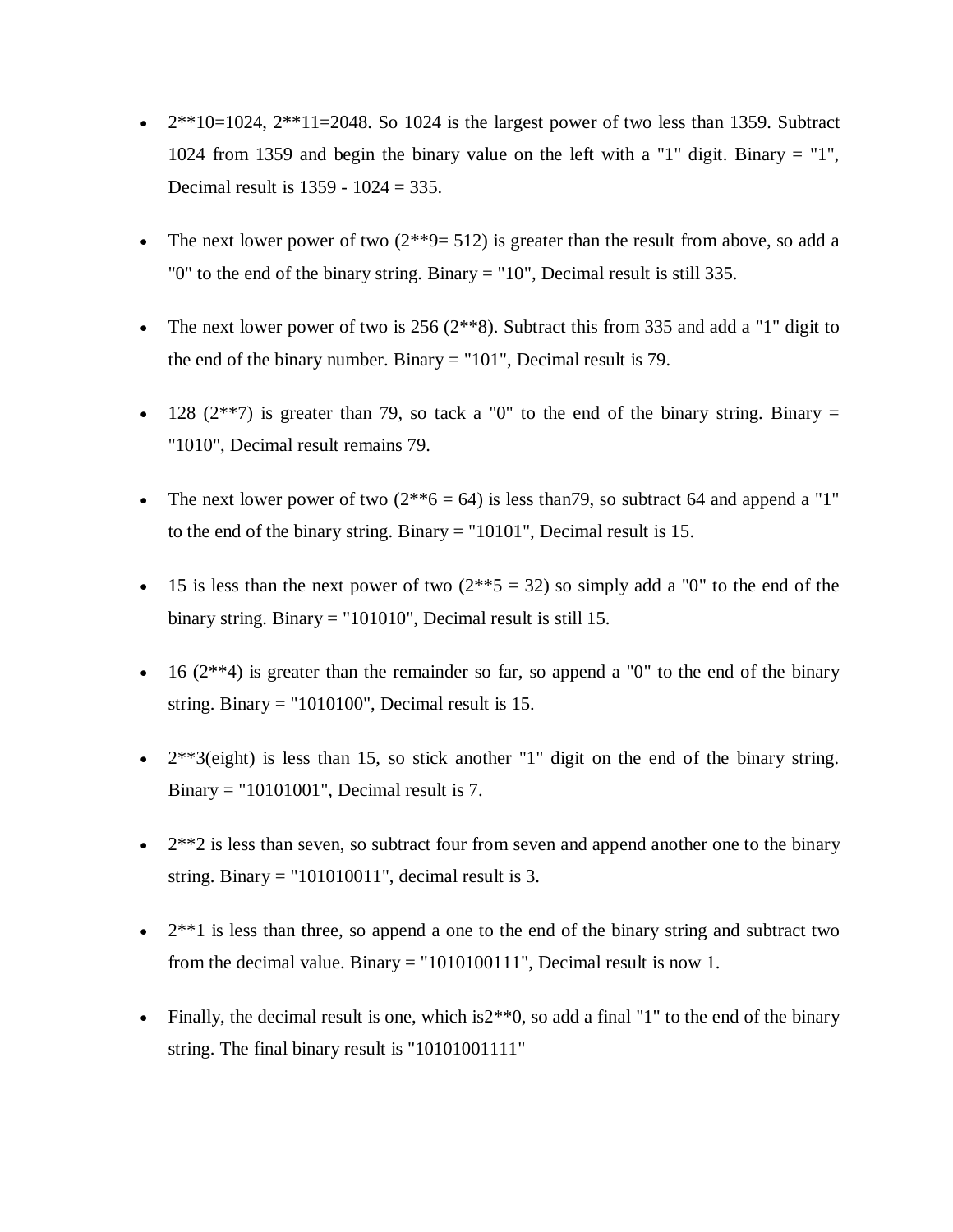Binary numbers, although they have little importance in high level languages, appear everywhere in assembly language programs

## **1.8 THE OCTAL NUMBERING SYSTEM**

Octal numbers are numbers to base 8. The primary advantage of the octal number system is the ease with which conversion can be made between binary and decimal numbers. Octal is often used as shorthand for binary numbers because of its easy conversion. The octal numbering system is shown below;

| Decimal Number | Octal Equivalence |
|----------------|-------------------|
| $\mathbf{0}$   | 001               |
| $\mathbf{1}$   | 001               |
| $\overline{2}$ | 010               |
| 3              | 011               |
| $\overline{4}$ | 100               |
| $\overline{5}$ | 101               |
| 6              | 110               |
| $\overline{7}$ | 111               |

## **1.3 THE DECIMAL NUMBERING SYSTEM**

The decimal (base 10) numbering system has been used for so long that people take it for granted. When you see a number like "123", you don't think about the value 123, rather, you generate a mental image of how many items this value represents in reality, however, the number 123 represents"

 $1*10^2 + 2*10^1 + 3*10^0$  or  $100+20+3$ 

Each digit appearing to the left of the decimal point represents a value between zero and nine times an increasing power of ten. Digits appearing to the right of the decimal point represent a value between zero and nine times an increasing negative power of ten.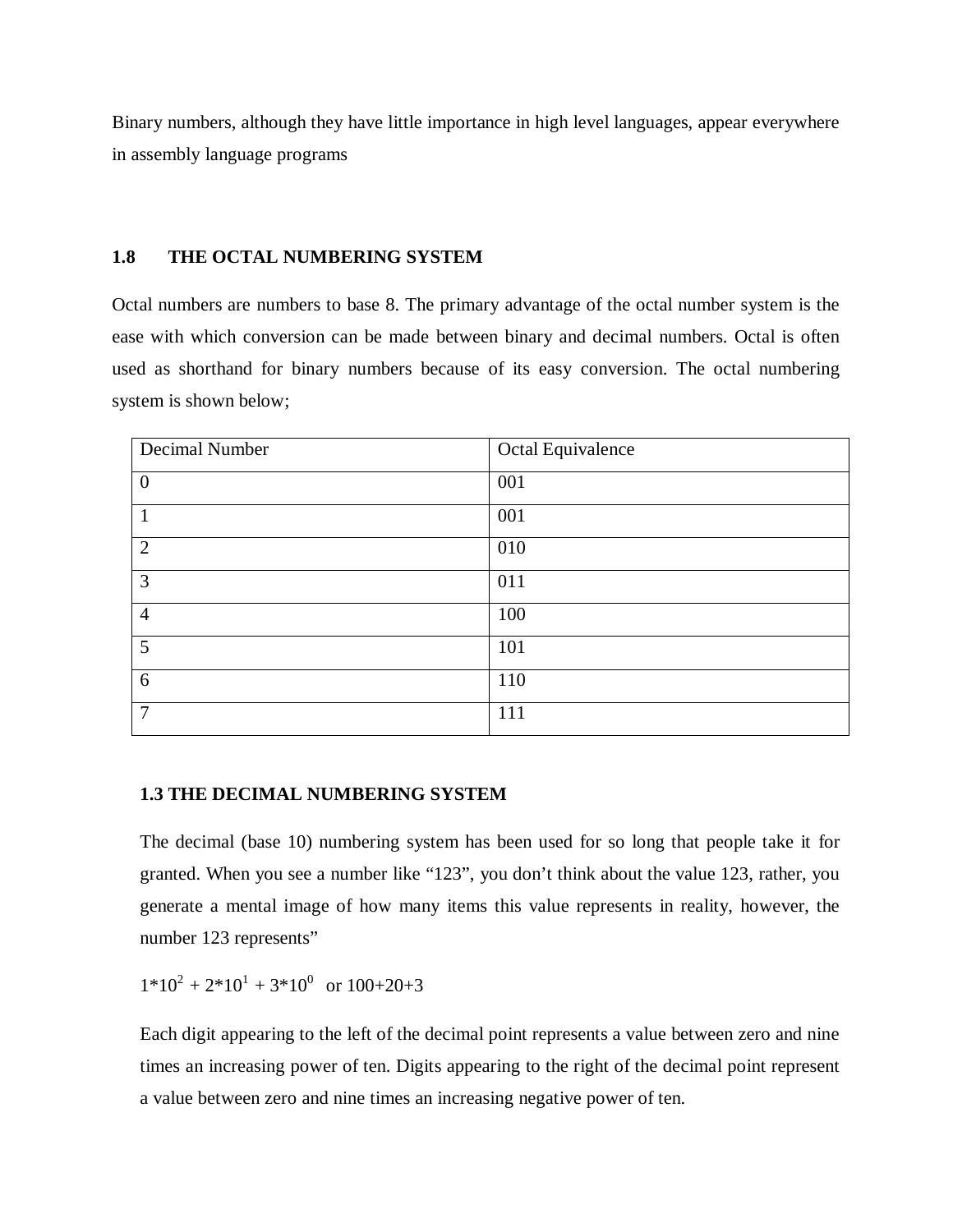e.g. 123.456 means

$$
1*10^2 + 2*10^1 + 3*10^0 + 4*10^{-1} + 5*10^{-2} + 6*10^{-3}
$$

or  $100 + 20 + 3 + 0.4 + 0.05 + 0.006$ 

#### **1.4 THE HEXADECIMAL NUMBERING SYSTEM**

A big problem with the binary system is verbosity. To represent the value 202 (decimal) requires eight binary digits. The decimal version requires only three decimal digits and, thus, represents numbers much more compactly than does the binary numbering system. This fact was not lost on the engineers who designed binary computer systems. When dealing with large values, binary numbers quickly become too unwieldy. Unfortunately, the computer thinks in binary, so most of the time it is convenient to use the binary numbering system. Although we can convert between decimal and binary, the conversion is not a trivial task. The hexadecimal (base 16) numbering system solves these problems. Hexadecimal numbers offer the two features we're looking for: they're very compact, and it's simple to convert them to binary and vice versa. Because of this, most binary computer systems today use the hexadecimal numbering system. Since the radix (base) of a hexadecimal number is 16, each hexadecimal digit to the left of the hexadecimal point represents some value times a successive power of 16. For example, the number 1234 (hexadecimal) is equal to:

 $1 * 16**3 + 2 * 16**2 + 3 * 16**1 + 4 * 16**0$  or  $4096 + 512 + 48 + 4 = 4660$  (decimal).

Each hexadecimal digit can represent one of sixteen values between 0 and 15. Since there are only ten decimal digits, we need to invent six additional digits to represent the values in the range 10 through 15. Rather than create new symbols for these digits, we'll use the letters A through F. The following are all examples of valid hexadecimal numbers:

#### 1234 DEAD BEEF 0AFB FEED DEAF

Since we'll often need to enter hexadecimal numbers into the computer system, we'll need a different mechanism for representing hexadecimal numbers. After all, on most computer systems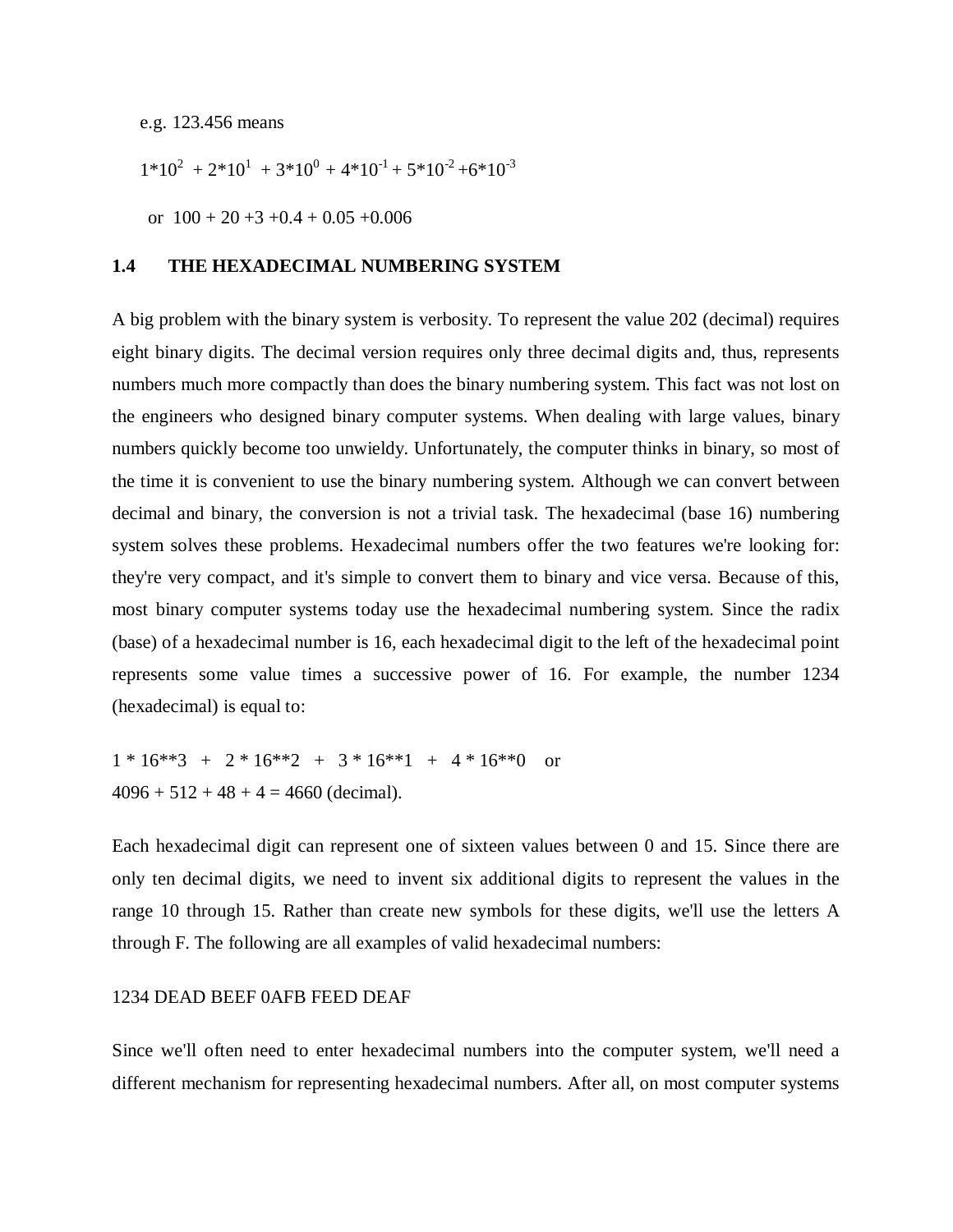you cannot enter a subscript to denote the radix of the associated value. We'll adopt the following conventions:

- All numeric values (regardless of their radix) begin with a decimal digit.
- All hexadecimal values end with the letter "h", e.g., 123A4h.
- All binary values end with the letter "b".
- Decimal numbers may have a "t" or "d" suffix.

Examples of valid hexadecimal numbers:

## 1234h 0DEADh 0BEEFh 0AFBh 0FEEDh 0DEAFh

As you can see, hexadecimal numbers are compact and easy to read. In addition, you can easily convert between hexadecimal and binary. Consider the following table:

| <b>Binary/Hex Conversion</b> |                         |  |  |  |
|------------------------------|-------------------------|--|--|--|
| <b>Binary</b>                | <b>Hexadecimal</b>      |  |  |  |
| 0000                         | 0                       |  |  |  |
| 0001                         | $\mathbf{1}$            |  |  |  |
| 0010                         | $\overline{2}$          |  |  |  |
| 0011                         | 3                       |  |  |  |
| 0100                         | 4                       |  |  |  |
| 0101                         | 5                       |  |  |  |
| 0110                         | 6                       |  |  |  |
| 0111                         | 7                       |  |  |  |
| 1000                         | 8                       |  |  |  |
| 1001                         | 9                       |  |  |  |
| 1010                         | $\overline{\mathbf{A}}$ |  |  |  |
| 1011                         | B                       |  |  |  |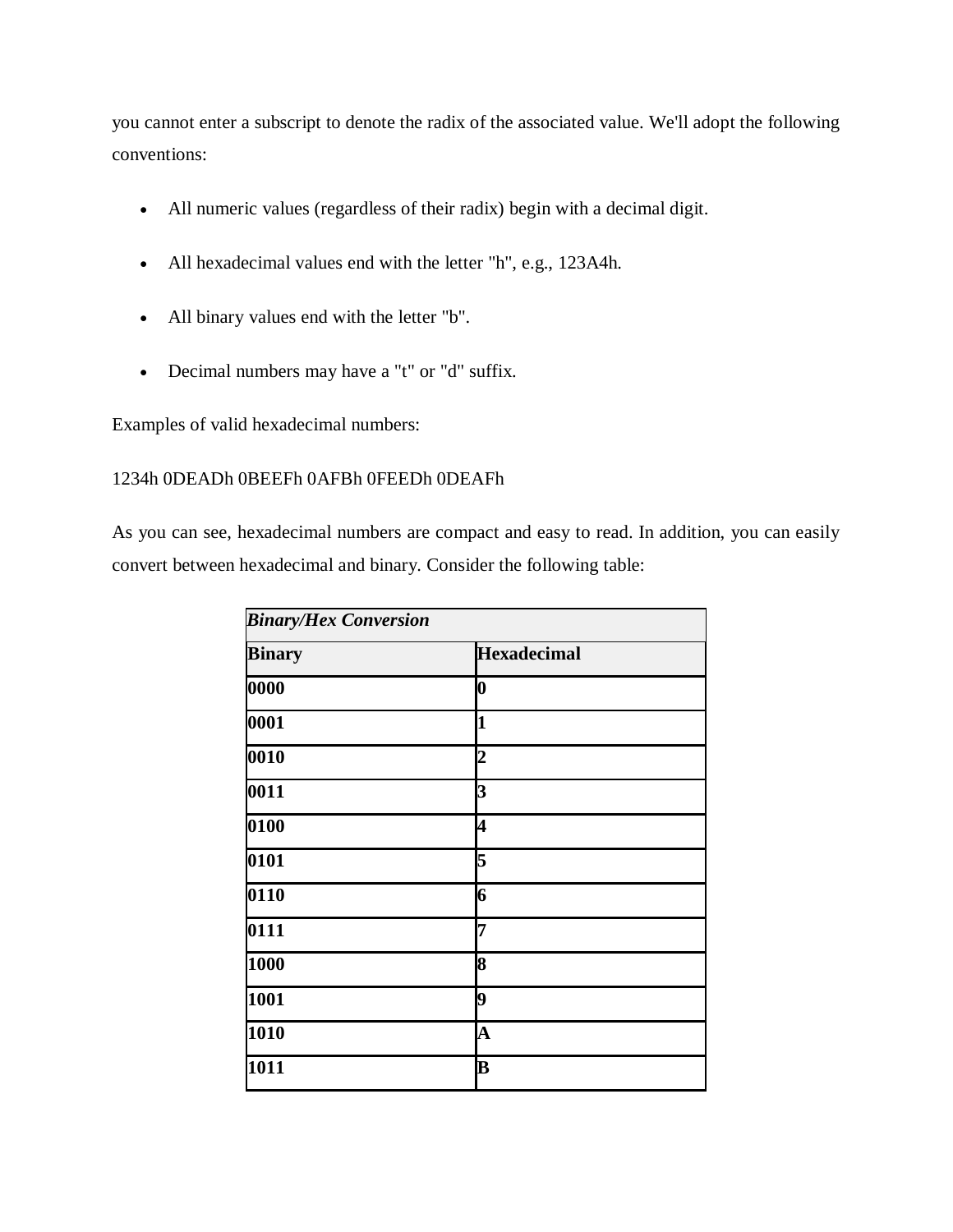| 1100 |  |
|------|--|
| 1101 |  |
| 1110 |  |
| 1111 |  |

This table provides all the information you'll ever need to convert any hexadecimal number into a binary number or vice versa.

To convert a hexadecimal number into a binary number, simply substitute the corresponding four bits for each hexadecimal digit in the number. For example, to convert 0ABCDh into a binary value, simply convert each hexadecimal digit according to the table above:

#### 0 A B C D Hexadecimal

#### 0000 1010 1011 1100 1101 Binary

To convert a binary number into hexadecimal format is almost as easy. The first step is to pad the binary number with zeros to make sure that there is a multiple of four bits in the number. For example, given the binary number 1011001010, the first step would be to add two bits to the left of the number so that it contains 12 bits. The converted binary value is 001011001010. The next step is to separate the binary value into groups of four bits, e.g., 0010 1100 1010. Finally, look up these binary values in the table above and substitute the appropriate hexadecimal digits, e.g., 2CA. Contrast this with the difficulty of conversion between decimal and binary or decimal and hexadecimal!

Since converting between hexadecimal and binary is an operation you will need to perform over and over again, you should take a few minutes and memorize the table above. Even if you have a calculator that will do the conversion for you, you'll find manual conversion to be a lot faster and more convenient when converting between binary and hex.

A comparison of the afore mentioned numbering systems is shown below;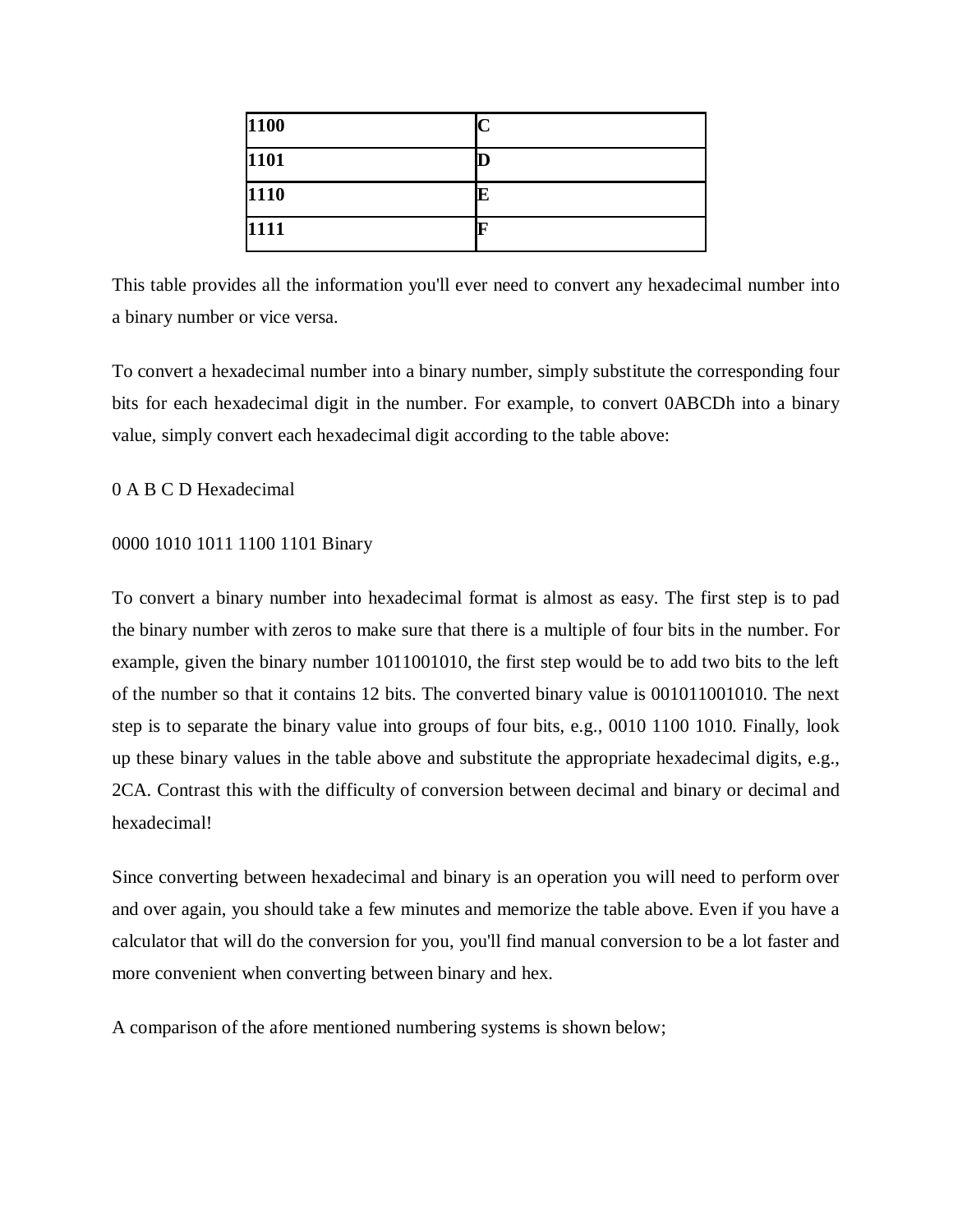## **binary octal decimal Hexadecimal**

| $\overline{0}$ | $\overline{0}$ | 0              | 0              |
|----------------|----------------|----------------|----------------|
| 1              | $\mathbf{1}$   | $\mathbf{1}$   | $\mathbf{1}$   |
| 10             | $\overline{2}$ | $\overline{2}$ | $\overline{c}$ |
| 11             | 3              | 3              | 3              |
| 100            | 4              | 4              | $\overline{4}$ |
| 101            | 5              | 5              | 5              |
| 110            | 6              | 6              | 6              |
| 111            | 7              | 7              | $\overline{7}$ |
| 1000           | 10             | 8              | 8              |
| 1001           | 11             | 9              | 9              |
| 1010           | 12             | 10             | A              |
| 1011           | 13             | 11             | $\bf{B}$       |
| 1100           | 14             | 12             | $\mathsf{C}$   |
| 1101           | 15             | 13             | D              |
| 1110           | 16             | 14             | E              |
| 1111           | 17             | 15             | $\mathbf F$    |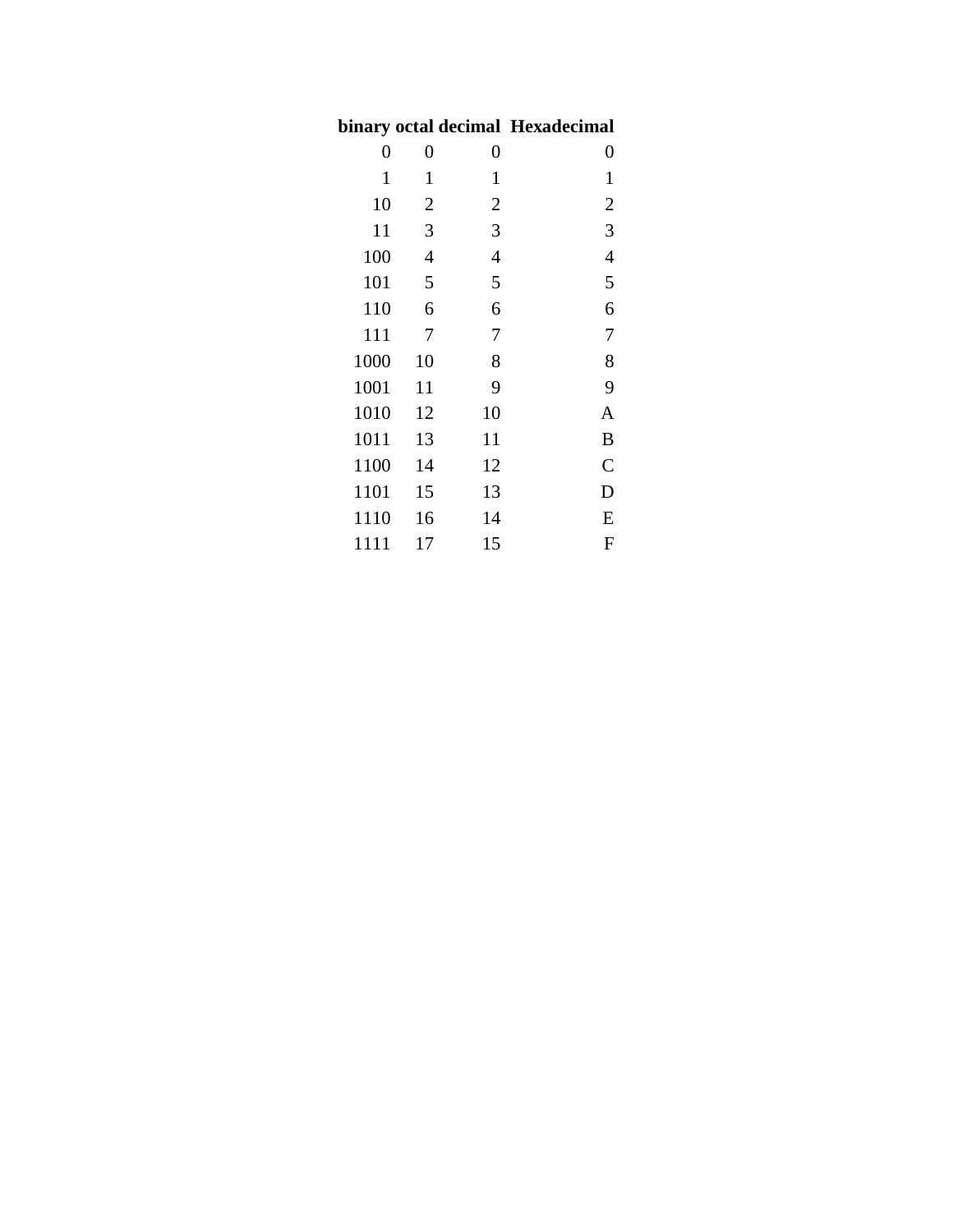## **CHAPTER THREE**

## **3.0 TYPES OF ENCODING**

When numbers, letters and words are represented by a special group of symbols, this is called "**Encoding"** and the group of symbol encoded is called a "**code".** Any decimal number can be represented by an equivalent binary number. When a decimal number is represented by its equivalent binary number, it is called "**straight binary coding**".

Basically, there are three methods of encoding and they are;

- American Standard Code for Information Interchange (ASCII)
- Binary Coded Decimal (BCD)
- Extended Binary Coded Decimal Interchange Code(EBCDIC)

#### **3.1 ASCII CODING SYSTEM**

In addition to numeric data, a computer must be able to handle non- numeric information. In order words, a computer should recognize codes that represents letters of the alphabets, punctuation marks, other special characters as well as numbers. These codes are called *alphanumeric codes.* The most widely used alphanumeric code is ASCII code (American Standard Code for Information Interchange). ASCII is used in most micro computers and mini computers and in many main frames. The ASCII code is a seven bit code, thus it has  $2<sup>7</sup>=128$ possible code groups. In the 7 bits code, the first 3 bits represent the zone bits and the last 4 bits represent the numeric bits.

Despite some major shortcomings, ASCII data is *the* standard for data interchange across computer systems and programs. Most programs can accept ASCII data; likewise most programs can produce ASCII data. Since you will be dealing with ASCII characters in assembly language, it would be wise to study the layout of the character set and memorize a few key ASCII codes (e.g., "0", "A", "a", etc.).

The table below shows some commonly used ASCII codes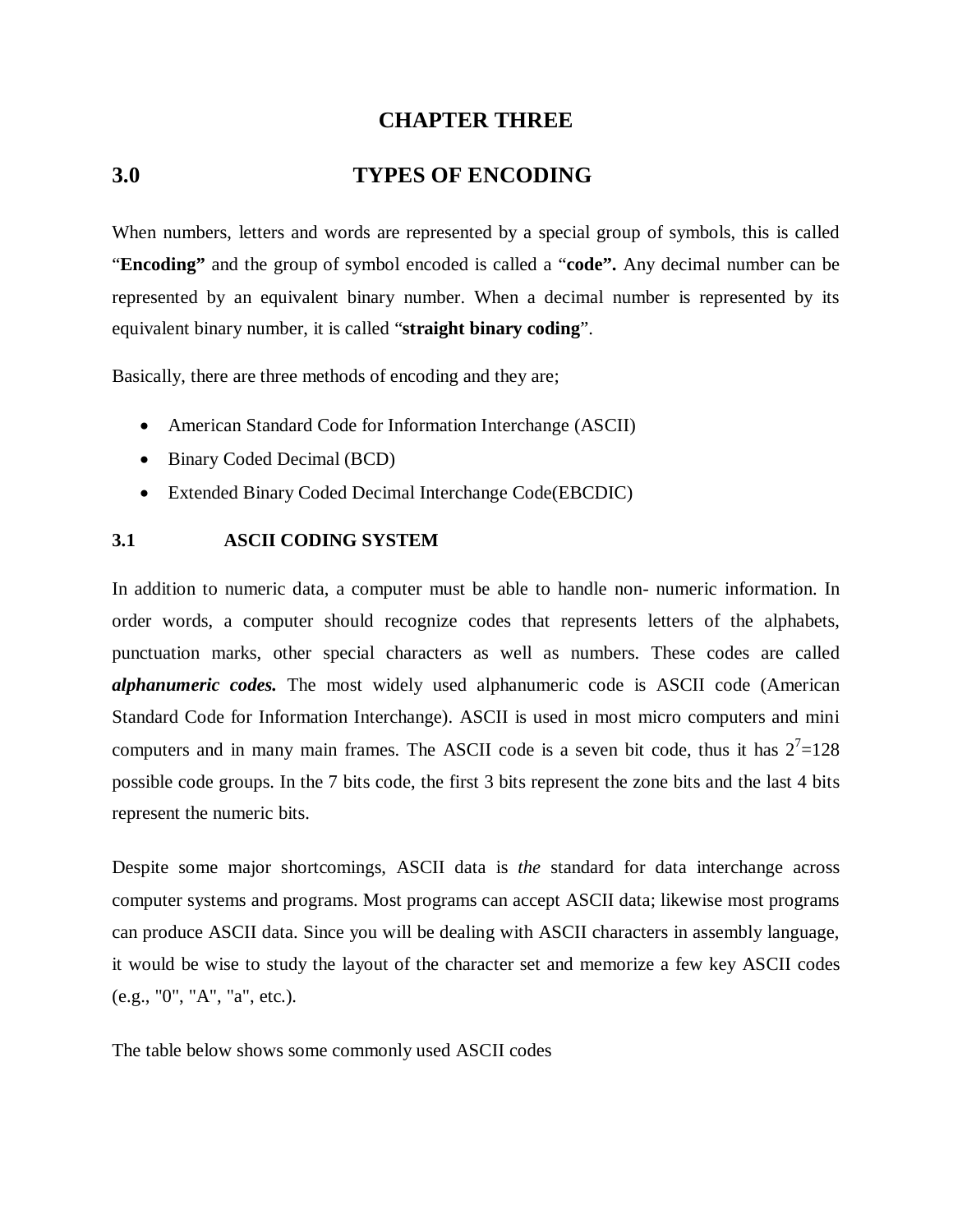| <b>ZONE BITS</b> |                           |                    | <b>NUMERIC BITS</b>       |              |                  |                  |                  |                  |
|------------------|---------------------------|--------------------|---------------------------|--------------|------------------|------------------|------------------|------------------|
| 011              | 100                       | 101                | 110                       | 111          | 8                | $\overline{4}$   | $\mathbf{2}$     | $\mathbf{1}$     |
| $\boldsymbol{0}$ |                           | $\overline{P}$     |                           | $\, {\bf p}$ | $\boldsymbol{0}$ | $\boldsymbol{0}$ | $\boldsymbol{0}$ | $\boldsymbol{0}$ |
| $\mathbf{1}$     | $\mathbf{A}$              | Q                  | $\rm{a}$                  | q            | $\boldsymbol{0}$ | $\boldsymbol{0}$ | $\boldsymbol{0}$ | $\mathbf{1}$     |
| $\mathbf{2}$     | B                         | $\mathbf R$        | $\bf b$                   | $\bf r$      | $\boldsymbol{0}$ | $\boldsymbol{0}$ | $\mathbf{1}$     | $\boldsymbol{0}$ |
| 3                | $\mathsf{C}$              | $\overline{S}$     | $\mathbf{C}$              | ${\bf S}$    | $\boldsymbol{0}$ | $\boldsymbol{0}$ | $\overline{1}$   | $\mathbf{1}$     |
| $\overline{4}$   | ${\bf D}$                 | $\mathbf T$        | $\rm d$                   | $\mathbf t$  | $\boldsymbol{0}$ | $\mathbf{1}$     | $\boldsymbol{0}$ | $\boldsymbol{0}$ |
| 5                | ${\bf E}$                 | $\mathbf U$        | $\mathbf e$               | $\mathbf u$  | $\boldsymbol{0}$ | $\mathbf{1}$     | $\boldsymbol{0}$ | $\mathbf{1}$     |
| 6                | ${\bf F}$                 | $\bar{\mathsf{V}}$ | $\mathbf f$               | $\mathbf V$  | $\boldsymbol{0}$ | $\mathbf{1}$     | $\mathbf{1}$     | $\boldsymbol{0}$ |
| $\tau$           | G                         | W                  | g                         | W            | $\boldsymbol{0}$ | $\mathbf{1}$     | $\mathbf{1}$     | $\mathbf{1}$     |
| 8                | $\boldsymbol{\mathrm{H}}$ | $\mathbf X$        | $\boldsymbol{\textbf{h}}$ | $\mathbf X$  | $\mathbf{1}$     | $\boldsymbol{0}$ | $\boldsymbol{0}$ | $\boldsymbol{0}$ |
| 9                | $\mathbf I$               | Y                  | $\overline{\mathbf{i}}$   | $\mathbf y$  | $\mathbf{1}$     | $\boldsymbol{0}$ | $\boldsymbol{0}$ | $\mathbf 1$      |
|                  | $\bf J$                   | Z                  | $\overline{\mathbf{j}}$   | $\mathbf Z$  | $\mathbf{1}$     | $\boldsymbol{0}$ | $\mathbf{1}$     | $\boldsymbol{0}$ |
|                  | $\overline{K}$            |                    | ${\bf k}$                 |              | $\overline{1}$   | $\boldsymbol{0}$ | $\overline{1}$   | $\overline{1}$   |
|                  | L                         |                    | $\bf{l}$                  |              | $\mathbf{1}$     | $\mathbf{1}$     | $\boldsymbol{0}$ | $\boldsymbol{0}$ |
|                  | $\mathbf M$               |                    | ${\bf m}$                 |              | $\mathbf{1}$     | $\mathbf{1}$     | $\boldsymbol{0}$ | $\mathbf 1$      |
|                  | $\mathbf N$               |                    | $\mathbf n$               |              | $\mathbf{1}$     | $\mathbf{1}$     | $\mathbf{1}$     | $\boldsymbol{0}$ |
|                  | $\mathbf{O}$              |                    | $\mathbf 0$               |              | $\mathbf{1}$     | $\mathbf 1$      | $\mathbf 1$      | $\mathbf 1$      |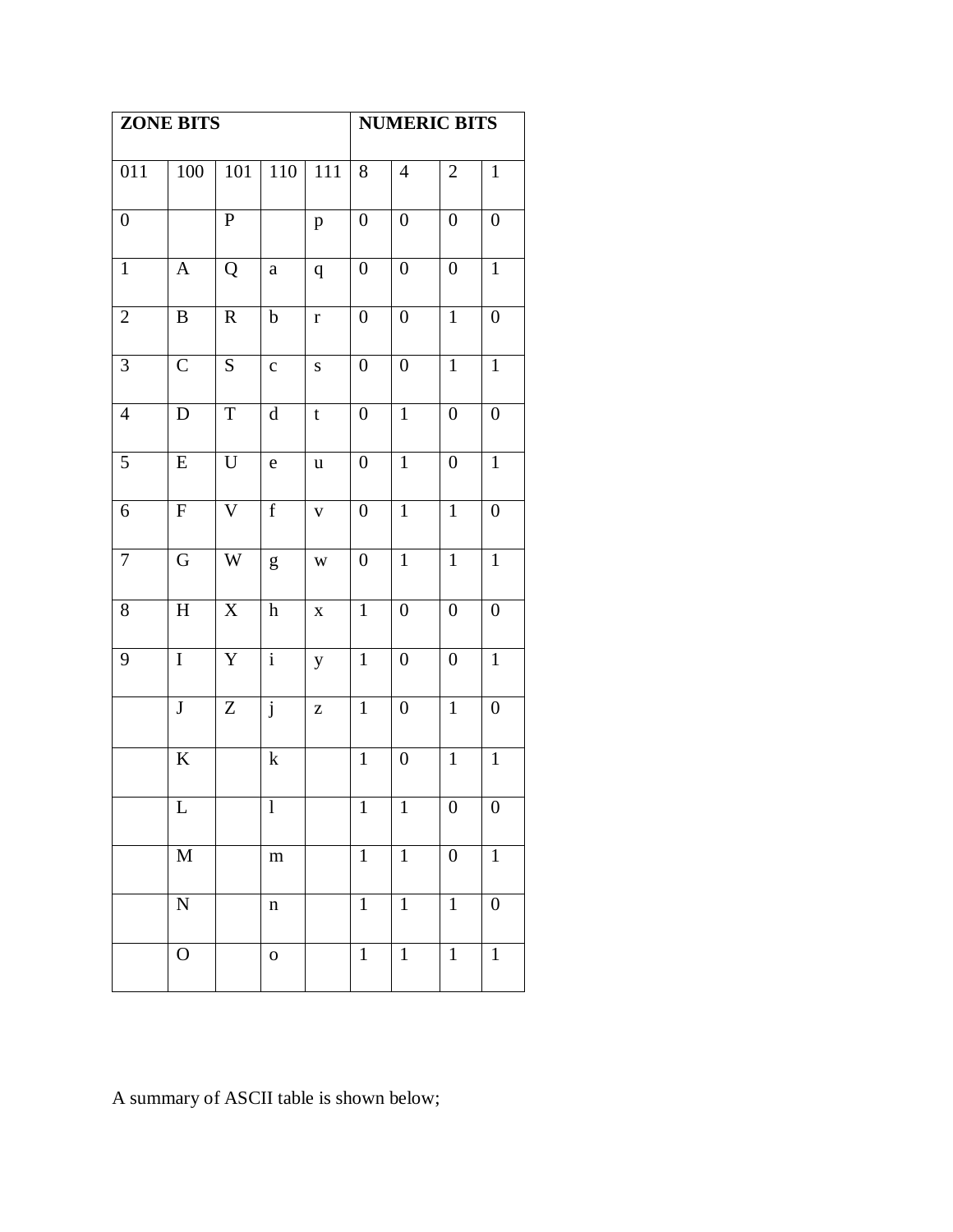| Characters | Zonebits | Numeric bits |
|------------|----------|--------------|
| $0 - 9$    | 011      | 0000-1001    |
| $A-O$      | 100      | 0001-1111    |
| $P-Z$      | 101      | 0000-1010    |
| $a - o$    | 110      | 0001-1111    |
| $p-z$      | 111      | 0000-1010    |

## Examples

1. Represent Bez in binary format

Since Bez contains an alphabets, the ASCII representation is suitable for this conversion

## **B- 100 0010**

## **e- 110 0101**

## **z- 111 1010**

## **Answer: 100001011001011111010**

2. Convert 1001000 1000101 1001100 1010000 to ASCII

## **1001000- H**

- **1000101- E**
- **1001100- L**
- **1010000- P**

**Answer: HELP**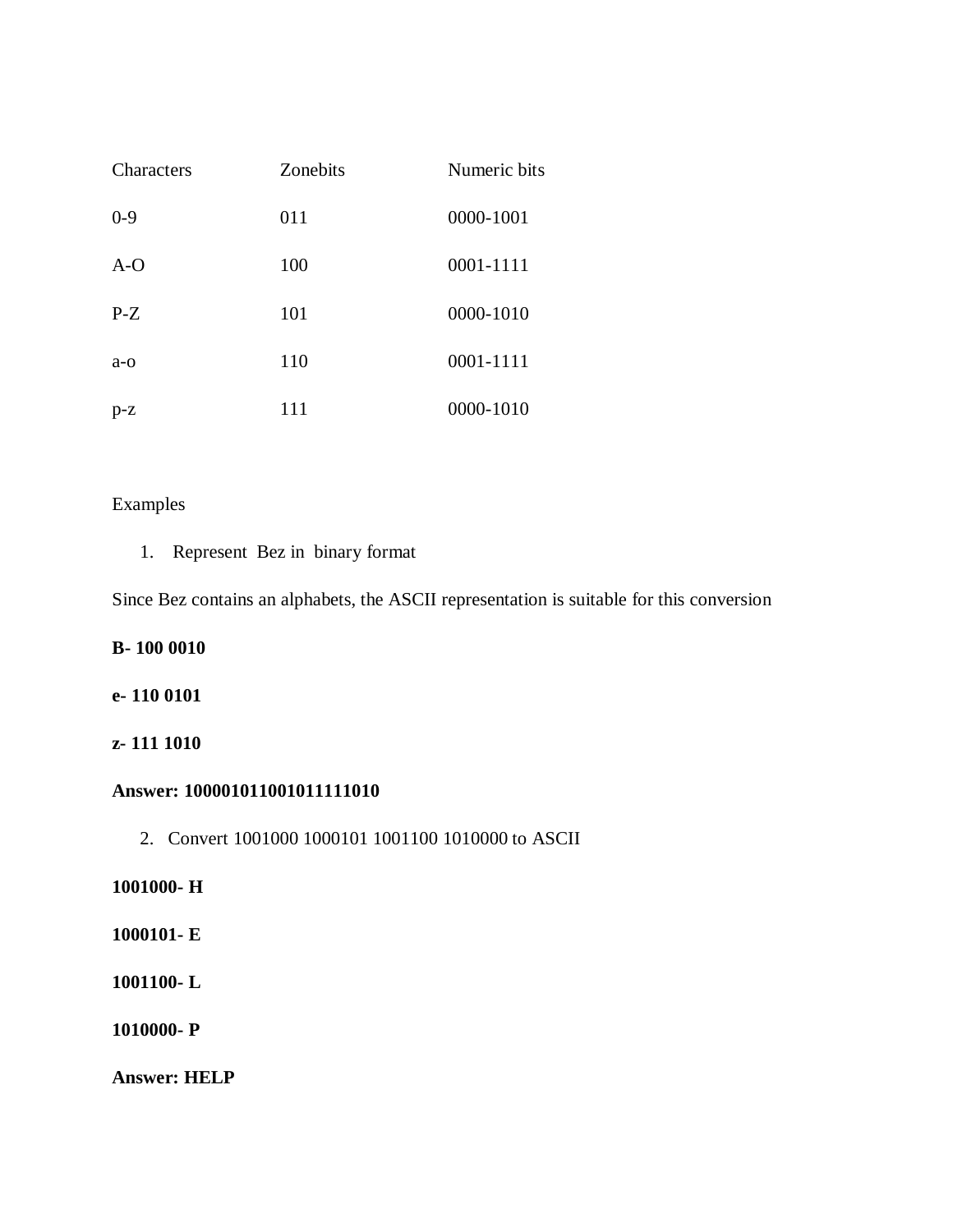3. Using ASCII representation, convert *UNIVERSITY* to binary

## **U- 1010101, N- 1001110, I- 1001001, V- 1000110, E- 1000101, R- 1010010, S- 1010011, I-1001001,**

#### **T-1010100, Y- 1011001**

#### **ANSWER: 10101011001110100100110001101000101101001010100111001001**

## **3.2 BINARY CODED DECIMAL**

If each digit of a decimal number is represented by binary equivalence, this produces a code called Binary Coded Decimal. Since a decimal digit can be as large as 9, 4 bits are required to code each digit in the decimal number. E.g.

 $874_{10} = 100001110100_2$ 

 $943_{10} = 100101000011_2$ 

Only the four bits binary numbers from 0000 through 1001 are used for binary coded decimal. The BCD code does not use the numbers 10, 11, 12, 13, 14, 15. In other words, 10 of the 16 possible 4 bits binary codes are used. If any of these forbidden 4 bits number ever occurs in a machine using the BCD, it

is usually an indication that an error has occurred.

## Comparison of BCD and Binary

It is important to realize that BCD is not another number system like binary, octal, hexadecimal and decimal. It is in fact the decimal system with each digit encoded in its binary equivalence. It is also important to understand that a BCD number is not the same as binary number.

A straight binary code takes the complete decimal number and represents it in binary while the BCD code converts each decimal digit to binary individually.

e.g.

137<sup>10</sup> to straight binary coding is 10001001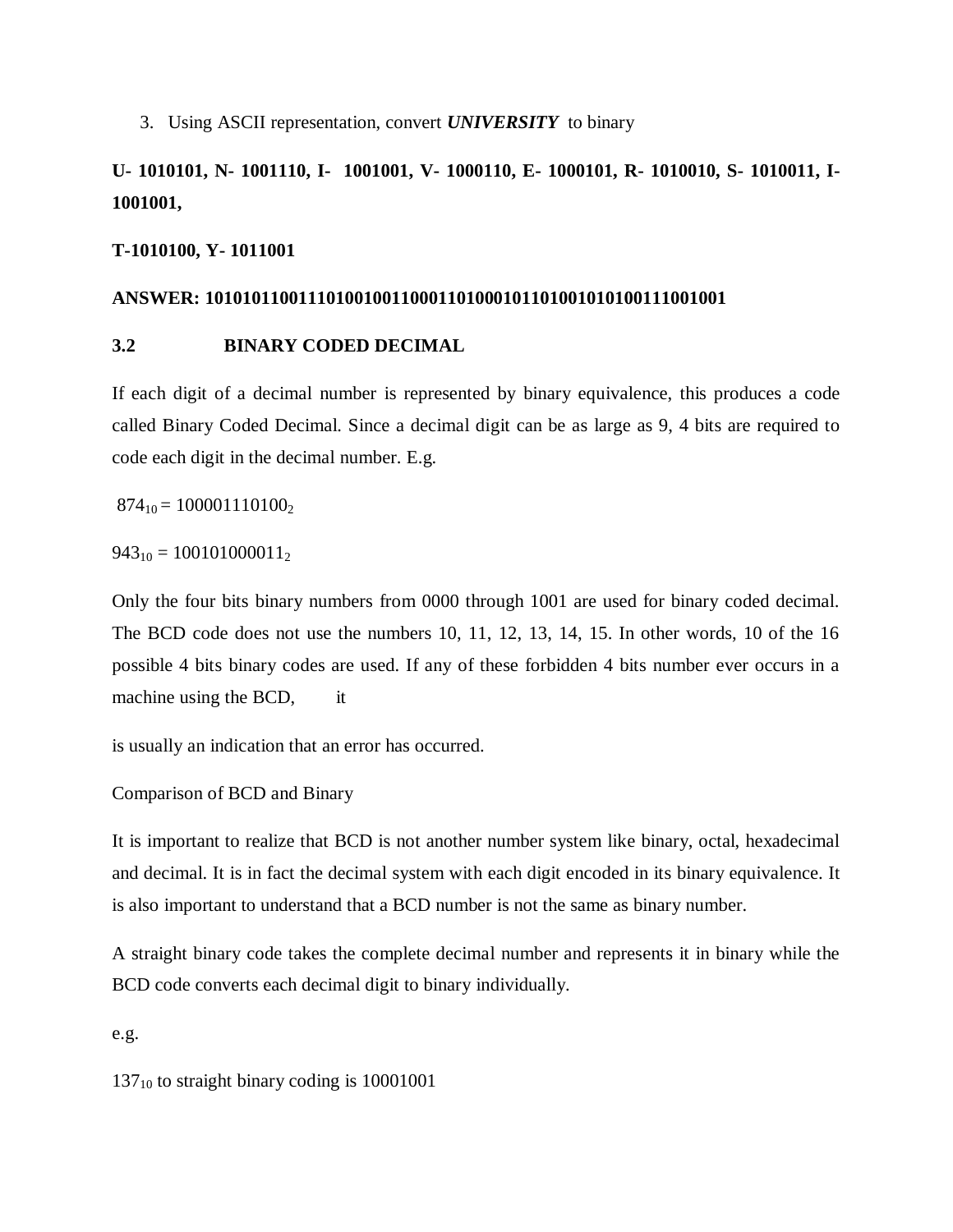#### 137<sub>10</sub> to BCD is 000100110111

The main advantage of BCD is the relative ease of converting to and from decimal. This ease of conversion is especially important from a hardware standpoint because in a digital system, it is the logic circuit that performs conversion to and from decimal.

BCD is used in digital machines whenever decimal information is either applied as input or displayed as output. e.g. digital voltmeter, frequency counters make use of BCD. Electronic calculators also make use of BCD because the input numbers are entered in decimal through the keyboard and the output is displayed in decimal.

BCD is not often used in modern high speed digital system for good 2 good reasons;

- 1. As it was already pointed out, the BCD code for a given decimal number requires more bits that the straight binary code and it is therefore less efficient. This is important in digital computers because the number of places in memory where the bits can be stored is limited.
- 2. The arithmetic processes for numbers represented in BCD code are more complicated than straight binary and thus requires more complex circuitry which contributes to a decrease in the speed at which arithmetic operations take place.

## **3.3 EBCDIC CODING SYSTEM**

EBCDIC is an acronym for *Extended Binary Coded Decimal Interchange Code.* IBM developed this code for use on its computers. In EBCDIC, eight bits are used to represent each character i.e 256 characters can be represented. IBM minicomputers and mainframe computers use the EBCDIC. The eight bits can as well be divided into two. The zonebits and the numeric bits each is represented by 4bits.

| <b>Zonebits</b> | Numeric bits |
|-----------------|--------------|
|                 |              |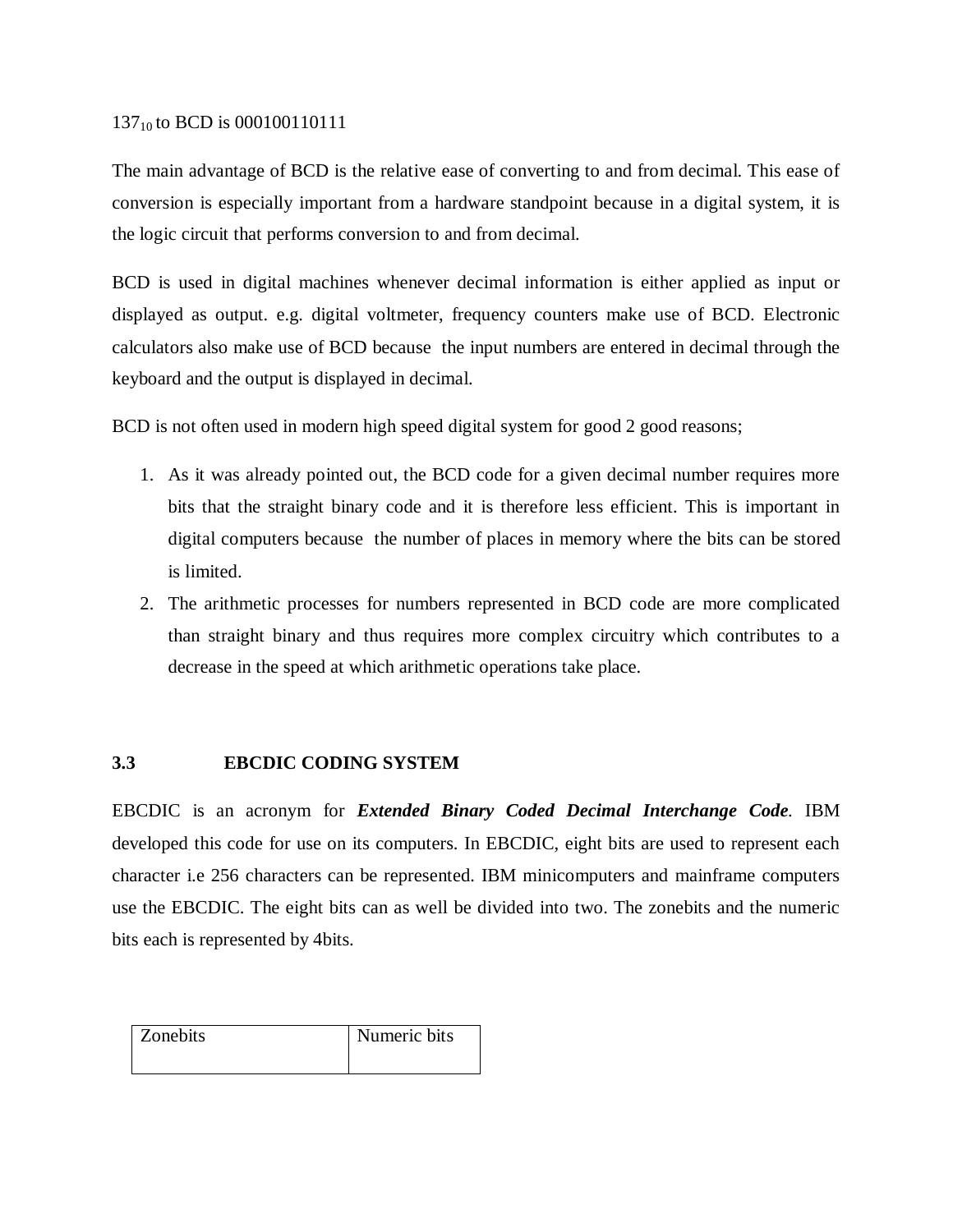| 1111             | 1100           | 1101           | 1100                      | 8                | $\overline{4}$   | $\mathbf{2}$     | $\mathbf{1}$     |
|------------------|----------------|----------------|---------------------------|------------------|------------------|------------------|------------------|
| $\boldsymbol{0}$ |                |                |                           | $\boldsymbol{0}$ | $\boldsymbol{0}$ | $\overline{0}$   | $\boldsymbol{0}$ |
| $\mathbf{1}$     | $\mathbf{A}$   | $\bf J$        | ${\bf S}$                 | $\boldsymbol{0}$ | $\boldsymbol{0}$ | $\boldsymbol{0}$ | $\mathbf{1}$     |
| $\overline{2}$   | $\, {\bf B}$   | $\rm K$        | $\mathbf T$               | $\boldsymbol{0}$ | $\boldsymbol{0}$ | $\mathbf{1}$     | $\boldsymbol{0}$ |
| 3                | $\overline{C}$ | L              | $\mathbf U$               | $\boldsymbol{0}$ | $\boldsymbol{0}$ | $\mathbf{1}$     | $\mathbf{1}$     |
| $\overline{4}$   | D              | $\mathbf M$    | $\overline{\text{V}}$     | $\boldsymbol{0}$ | $\mathbf{1}$     | $\overline{0}$   | $\boldsymbol{0}$ |
| 5                | ${\bf E}$      | $\overline{N}$ | W                         | $\boldsymbol{0}$ | $\mathbf{1}$     | $\boldsymbol{0}$ | $\mathbf{1}$     |
| 6                | ${\bf F}$      | $\overline{O}$ | $\boldsymbol{\mathrm{X}}$ | $\boldsymbol{0}$ | $\mathbf{1}$     | $\mathbf{1}$     | $\boldsymbol{0}$ |
| $\boldsymbol{7}$ | G              | ${\bf P}$      | $\mathbf Y$               | $\boldsymbol{0}$ | $\mathbf{1}$     | $\mathbf{1}$     | $\mathbf{1}$     |
| 8                | H              | Q              | Z                         | $\mathbf{1}$     | $\boldsymbol{0}$ | $\boldsymbol{0}$ | $\boldsymbol{0}$ |
| 9                | $\overline{I}$ | ${\bf R}$      |                           | $\mathbf{1}$     | $\boldsymbol{0}$ | $\boldsymbol{0}$ | $\overline{1}$   |

Example: Convert **HELP** to binary using EBCDIC coding system.

Solution:

H- 11001000, E- 11000101, L- 11010011, P- 11010111

Answer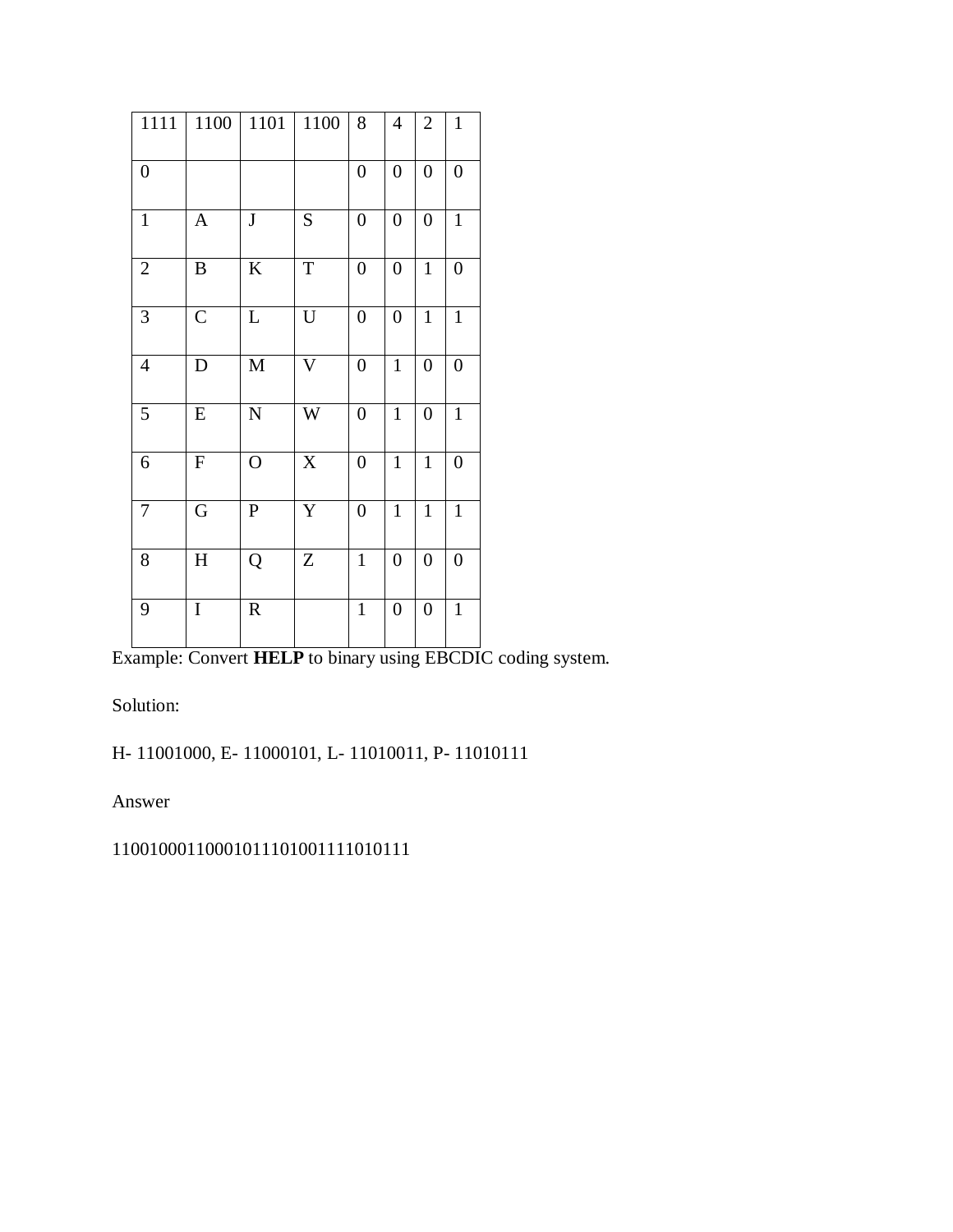#### **CHAPTER FOUR**

## **4.0 MODES OF DATA REPRESENTATION**

Most data structures are abstract structures and are implemented by the programmer with a series of assembly language instructions. Many cardinal data types (bits, bit strings, bit slices, binary integers, binary floating point numbers, binary encoded decimals, binary addresses, characters, etc.) are implemented directly in hardware for at least parts of the instruction set. Some processors also implement some data structures in hardware for some instructions — for example, most processors have a few instructions for directly manipulating character strings.

An assembly language programmer has to know how the hardware implements these cardinal data types. Some examples: Two basic issues are bit ordering (big endian or little endian) and number of bits (or bytes). The assembly language programmer must also pay attention to word length and optimum (or required) addressing boundaries. Composite data types will also include details of hardware implementation, such as how many bits of mantissa, characteristic, and sign, as well as their order.

## 4.1 **INTEGER REPRESENTATION**

**Sign-magnitude** is the simplest method for representing signed binary numbers. One bit (by universal convention, the highest order or leftmost bit) is the sign bit, indicating positive or negative, and the remaining bits are the absolute value of the binary integer. Sign-magnitude is simple for representing binary numbers, but has the drawbacks of two different zeros and much more complicates (and therefore, slower) hardware for performing addition, subtraction, and any binary integer operations other than complement (which only requires a sign bit change).

In sign magnitude, the sign bit for positive is represented by 0 and the sign bit for negative is represented by 1.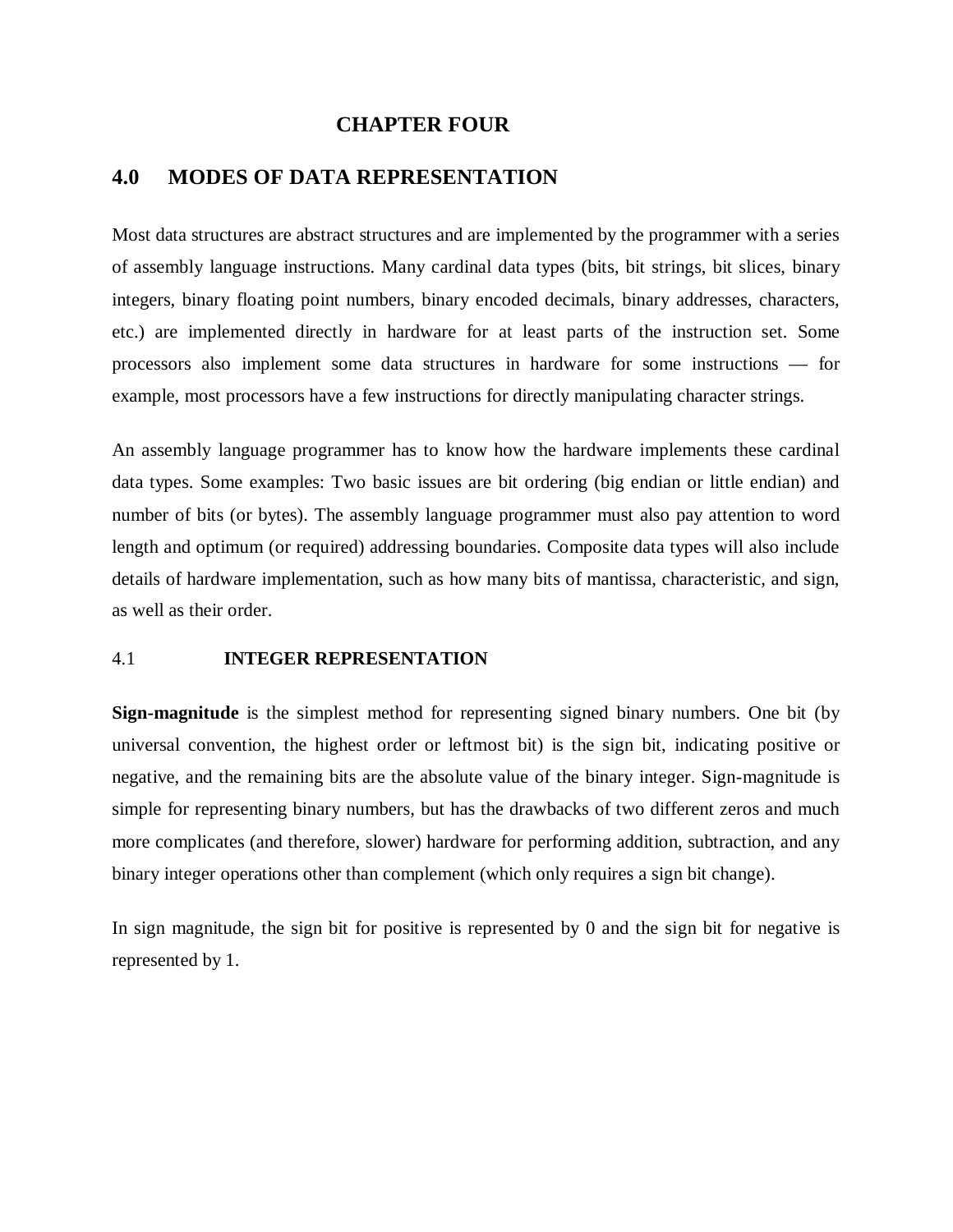#### **Examples:**

#### 1. Convert +52 to binary using an 8 bits machine

Answer: The binary equivalence of 52 is 110100 but 0 is used to represent positive magnitude, hence 0 is added to the front of this binary equivalence. This makes a total of 7 bits, since we are working on an eight bit machine, we have to pad the numbers with 0 so as to make it a total of 8bits. Thus the binary equivalence 0f 52 is 00110100.

2. Convert -52 to binary using an 8 bits machine

Answer: The binary equivalence of 52 is 110100 but 1 is used to represent positive magnitude, hence 1 is added to the front of this binary equivalence. This makes a total of 7bits, since we are working on an eight bit machine, we have to pad the numbers with 0 so as to make it a total of 8bits. In this case, the sign bit has to come first and the padded 0 follows. Thus the binary equivalence 0f -52 is 10110100.

#### **Exercise:**

- a. Convert +47 to binary on an 8 bits machine
- b. Convert -17 to binary on an 8 bits machine
- c. Convert -567 on a 16 bits machine

 In **one's complement** representation, positive numbers are represented in the "normal" manner (same as unsigned integers with a zero sign bit), while negative numbers are represented by complementing all of the bits of the absolute value of the number. Numbers are negated by complementing all bits. Addition of two integers is peformed by treating the numbers as unsigned integers (ignoring sign bit), with a carry out of the leftmost bit position being added to the least significant bit (technically, the carry bit is always added to the least significant bit, but when it is zero, the add has no effect). The ripple effect of adding the carry bit can almost double the time to do an addition. And there are still two zeros, a positive zero (all zero bits) and a negative zero (all one bits).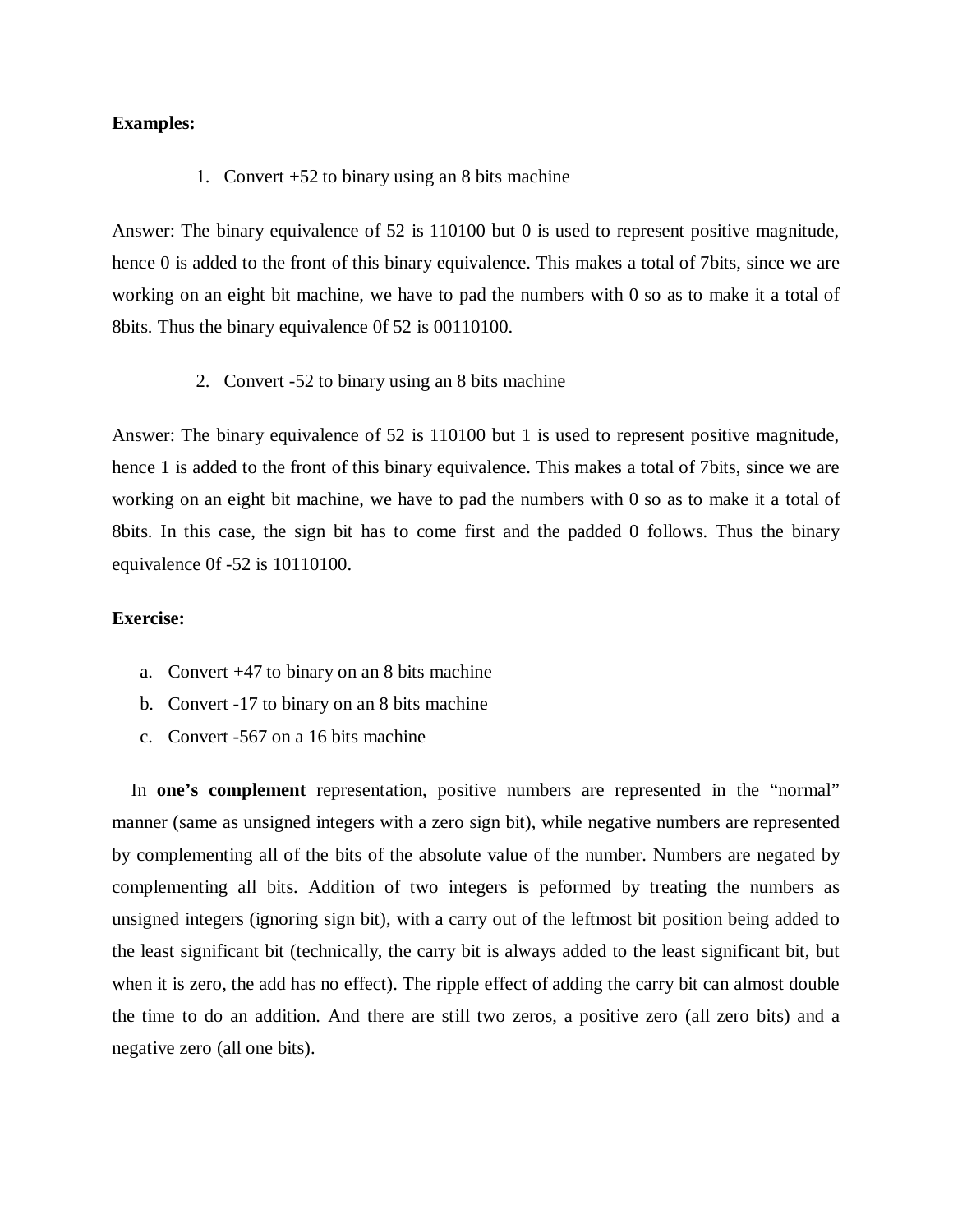The I's complement form of any binary number is simply by changing each 0 in the number to a 1 and vice versa.

#### **Examples**

1. Find the 1's complement of -7

Answer: -7 in the actual representation without considering the machine bit is 1111. To change this to 1's complement, the sign bit has to be retained and other bits have to be inverted. Thus, the answer is: 1000. 1 denotes the sign bit.

2. Find the1's complement of -7.25

The actual magnitude representation of -7.25 is 1111.01 but retaining the sign bits and inverting the other bits gives: 1000.10

## **Exercises**

- 1. Find the one's complement of -47
- 2. Find the one's complement of -467 and convert the answer to hexcadecimal.

 In **two's complement** representation, positive numbers are represented in the "normal" manner (same as unsigned integers with a zero sign bit), while negative numbers are represented by complementing all of the bits of the absolute value of the number and adding one. Negation of a negative number in two's complement representation is accomplished by complementing all of the bits and adding one. Addition is performed by adding the two numbers as unsigned integers and ignoring the carry. Two's complement has the further advantage that there is only one zero (all zero bits). Two's complement representation does result in one more negative number (all one bits) than positive numbers.

 Two's complement is used in just about every binary computer ever made. Most processors have one more negative number than positive numbers. Some processors use the "extra" neagtive number (all one bits) as a special indicator, depicting invalid results, not a number (NaN), or other special codes.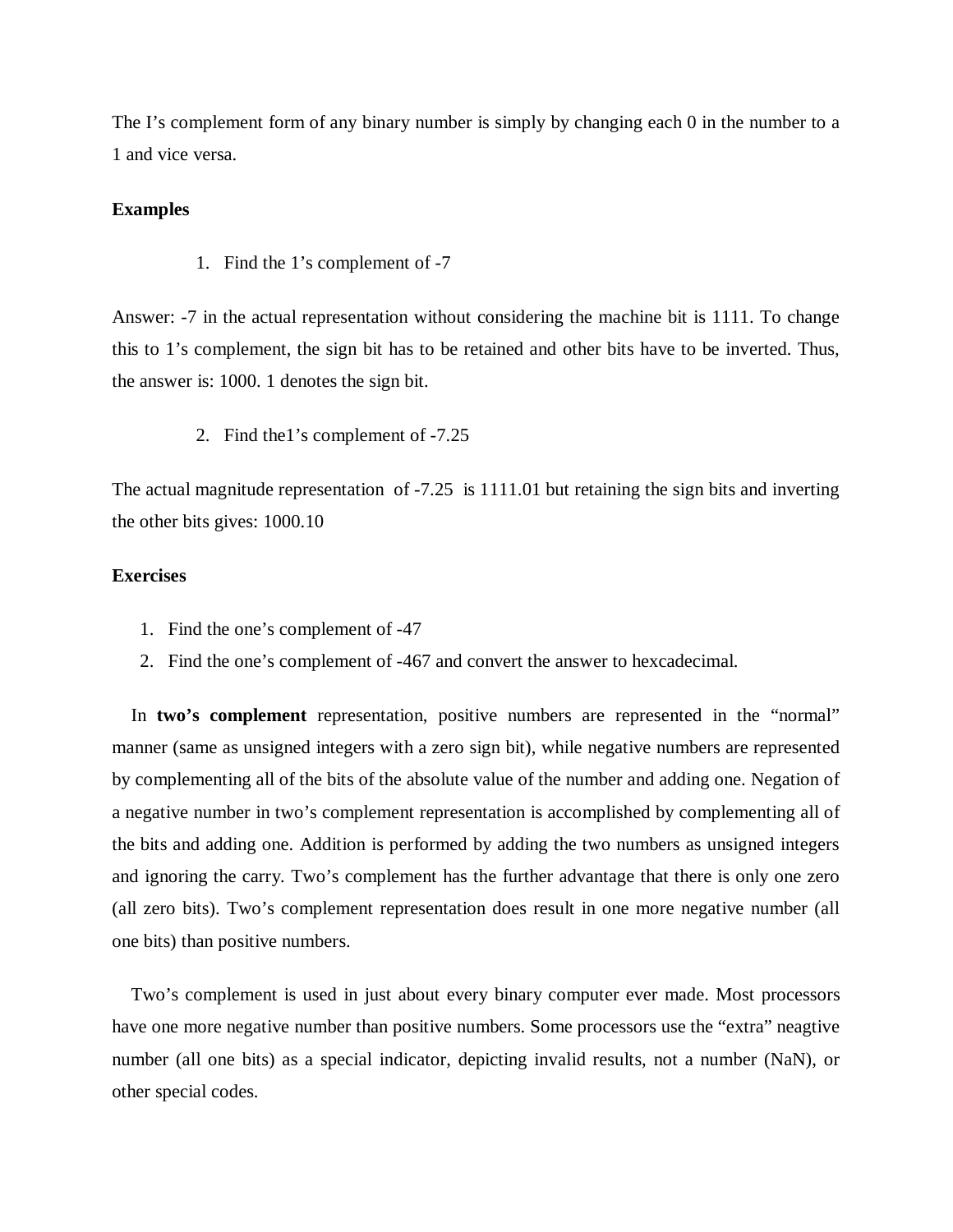2's complement is used to represent negative numbers because it allows us to perform the operation of subtraction by actually performing addition. The 2's complement of a binary number is the addition of 1 to the rightmost bit of its 1's complement equivalence.

#### **Examples**

1. Convert -52 to its 2's complement

The 1's complement of -52 is 11001011

To convert this to 2's complement we have

#### 11001011

 $+\qquad \qquad 1$ 

#### 11001100

2. Convert -419 to 2's complement and hence convert the result to hexadecimal

The sign magnitude representation of -419 on a 16 bit machine is 1000000110100011

The I's complement is 1111111001011100

To convert this to 2's complement, we have:

#### 1111111001011100

 $+$  1

## 1111111001011101

Dividing the resulting bits into four gives an hexadecimal equivalence of  $\text{FESD}_{16}$ 

In general, if a number  $a_1, a_2, \ldots, a_n$  is in base b, then we by an form its b's complement by subtracting each digit of the number from b-1 and adding 1 to the result.

Example: Find the 8's complement of  $7245<sub>8</sub>$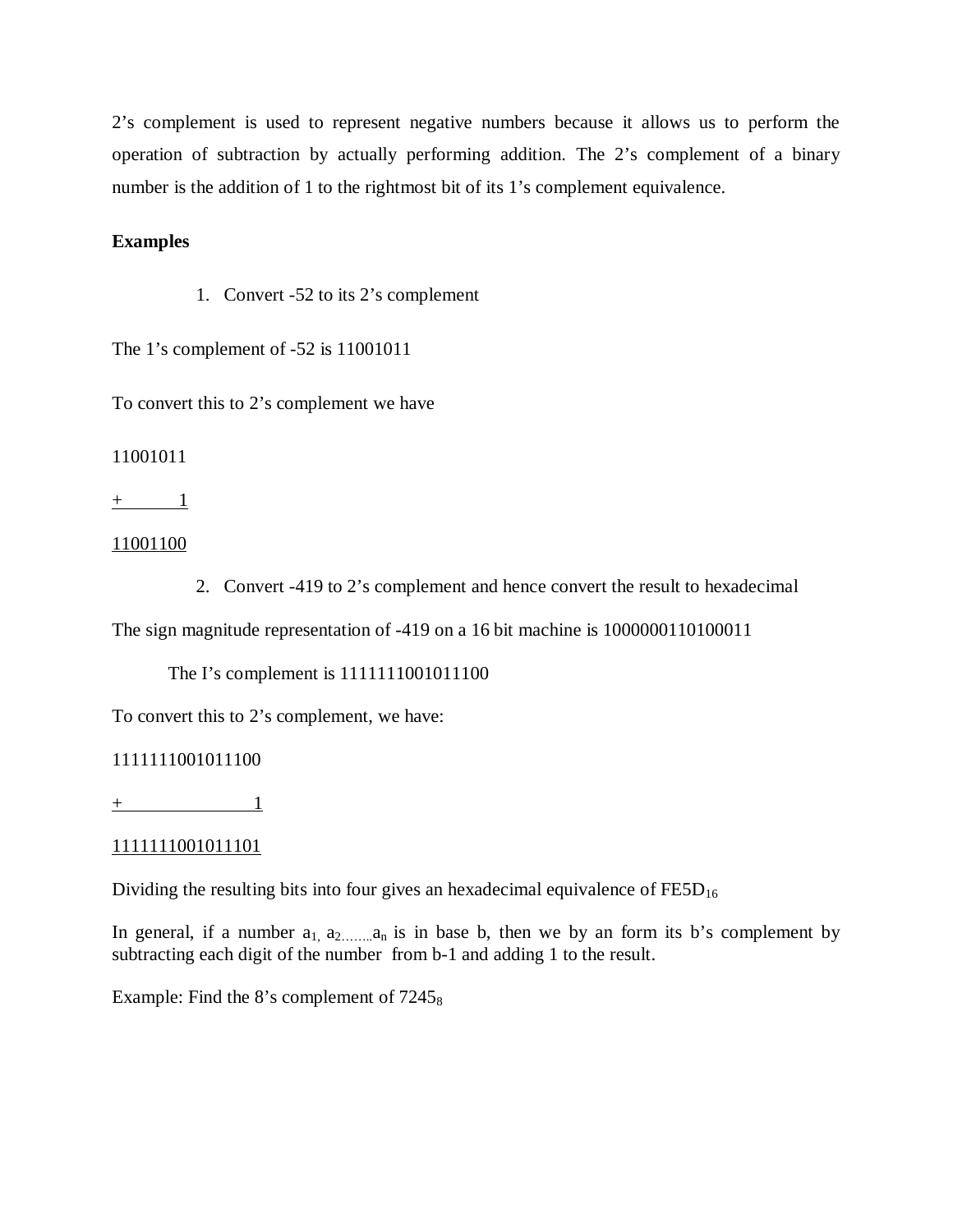Answer:

7777

 $-7245$ 

0532

 $+$  1

0533

Thus the 8's complement of  $7245_8$  is 0533

## **ADDITION OF NUMBERS USING 2'S COMPLEMENT**

1. Add  $+9$  and  $+4$  for 5 bits machine

= 01001

00100

01101

01101 is equivalent to  $+13$ 

2. Add  $+9$  and  $-4$  on a 5 bits machine

+9 in its sign magnitude form is 01001

-4 in the sign magnitude form is10100

Its 1's complement equivalence is 11011

Its 2's complement equivalence is 11100 (by adding 1 to its 1's complement)

Thus addition  $+9$  and  $-4$  which is also  $+9 + (-4)$ 

This gives

01001

 $+ 11100$ 

100101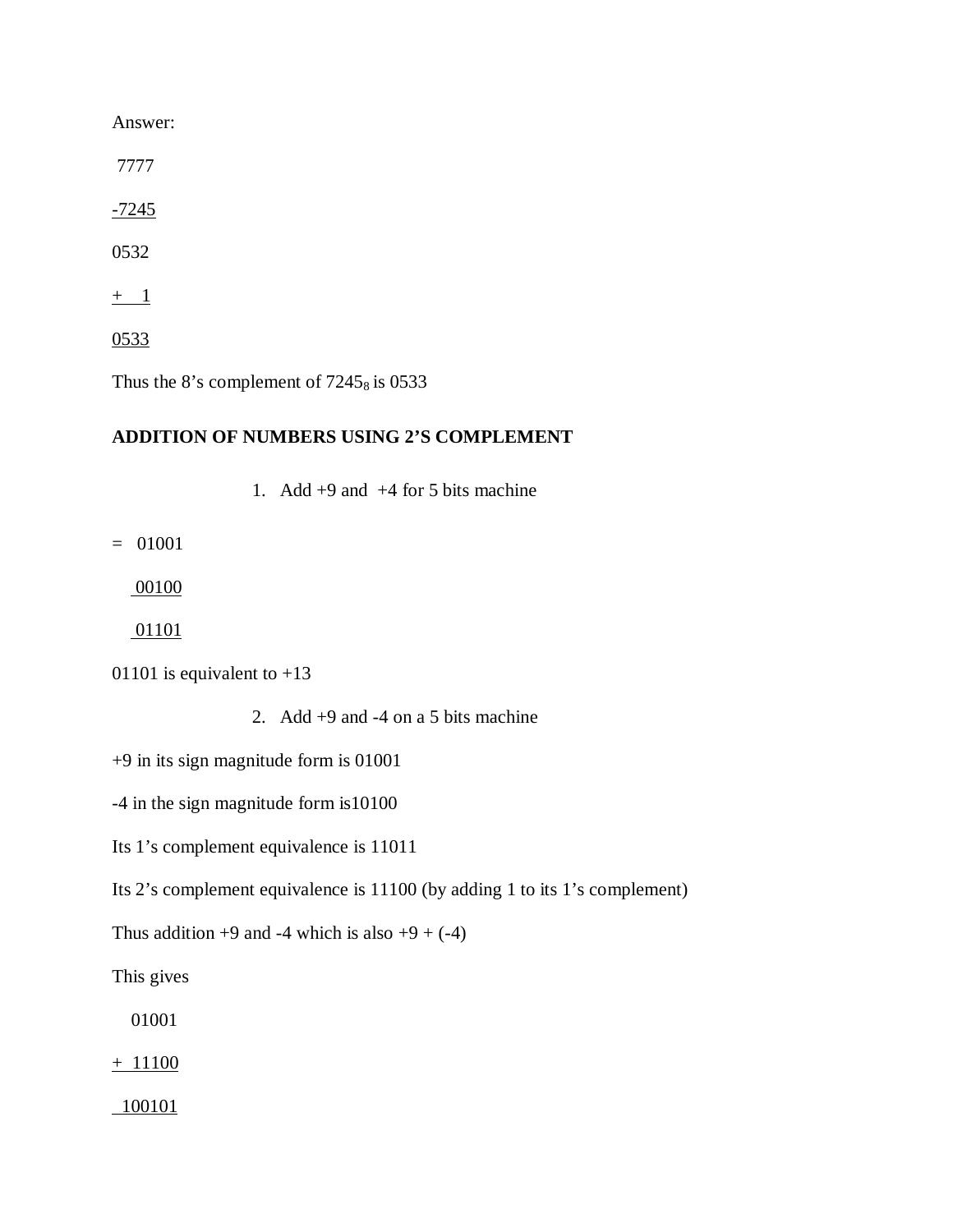Since we are working on a 5bits machine, the last leftmost bit is an off-bit, thus it is neglected. The resulting answer is thus 00101. This is equivalent to  $+5$ 

3. Add -9 and +4

The 2's complement of -9 is 10111

The sign magnitude of +4 is 00100

This gives;

10111

+ 00100

11011

The sum has a sign bit of 1 indicating a negative number, since the sum is negative, it is in its 2's complement, thus the last 4 bits 1.e 1011 actually represent the 2's complement of the sum. To find the true magnitude of the sum, we 2's complement the sum

11011 to 1's complement is 10100

 $2$ 's complement is  $\qquad 1$ 

10101

This is equivalent to -5

#### **Exercise:**

**1.** Using the last example's concept add -9 and -4.

The expected answer is 11101

**2.** Add -9 and +9

The expected answer is 100000, the last leftmost bit is an off bit thus, it is truncated.

 In **unsigned** representation, only positive numbers are represented. Instead of the high order bit being interpreted as the sign of the integer, the high order bit is part of the number. An unsigned number has one power of two greater range than a signed number (any representation) of the same number of bits. A comparison of the integer arithmetic forms is shown below;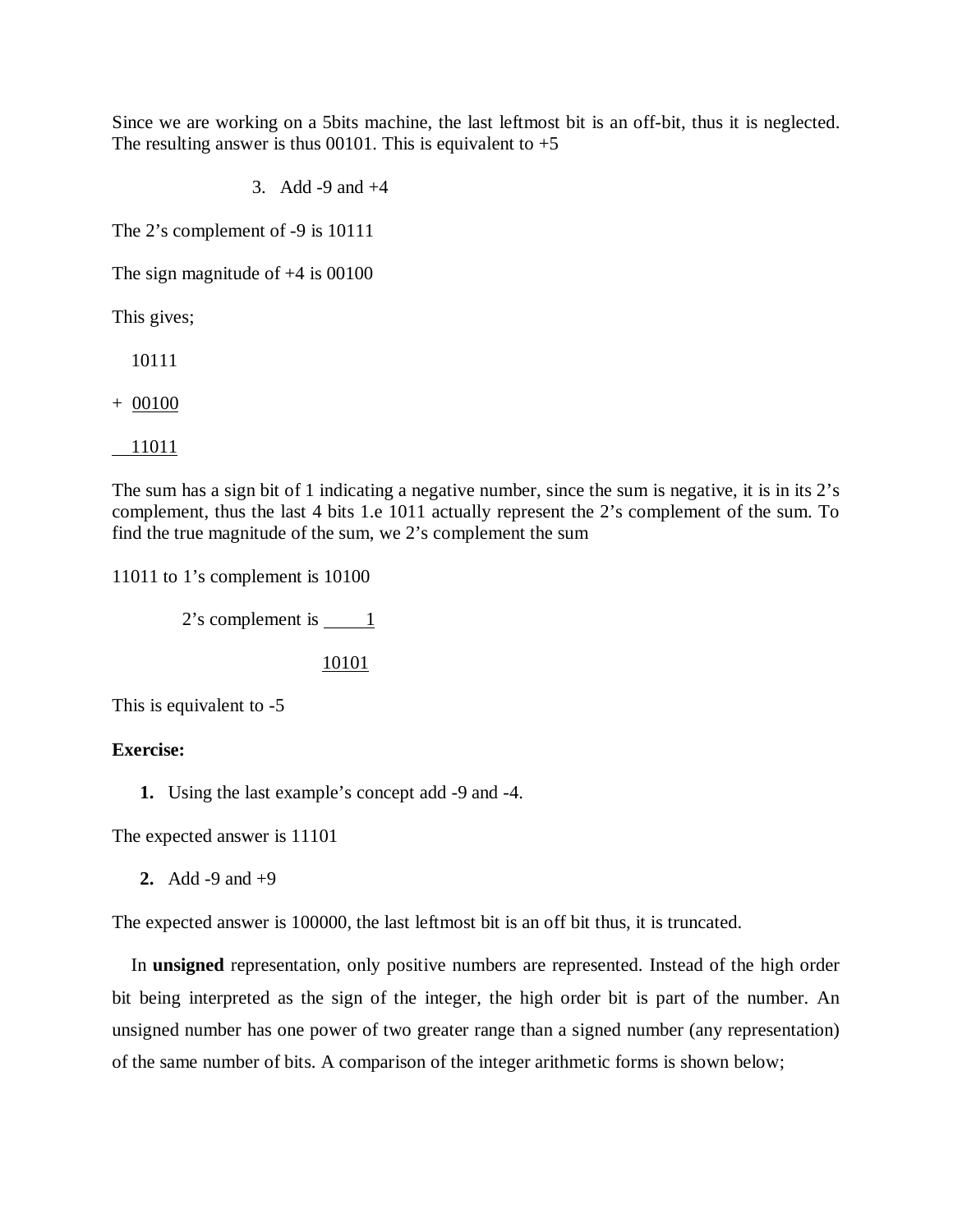*bit pattern sign-mag. one's comp. two's comp unsigned*

| 000 | 0              | $\theta$       | $\theta$       | $\theta$       |
|-----|----------------|----------------|----------------|----------------|
| 001 | 1              | $\mathbf{1}$   | $\mathbf{1}$   | 1              |
| 010 | $\overline{2}$ | $\overline{2}$ | $\overline{2}$ | $\overline{2}$ |
| 011 | 3              | 3              | 3              | 3              |
| 100 | $-0$           | $-3$           | $-4$           | 4              |
| 101 | $-1$           | $-2$           | $-3$           | 5              |
| 110 | $-2$           | $-1$           | $-2$           | 6              |
| 111 | $-3$           | $-0$           | $-1$           |                |

#### **4.2 FLOATING POINT REPRESENTATIONS**

 Floating point numbers are the computer equivalent of "scientific notation" or "engineering notation". A floating point number consists of a fraction (binary or decimal) and an exponent (bianry or decimal). Both the fraction and the exponent each have a sign (positive or negative).

 In the past, processors tended to have proprietary floating point formats, although with the development of an IEEE standard, most modern processors use the same format. Floating point numbers are almost always binary representations, although a few early processors had (binary coded) decimal representations. Many processors (especially early mainframes and early microprocessors) did not have any hardware support for floating point numbers. Even when commonly available, it was often in an optional processing unit (such as in the IBM 360/370 series) or coprocessor (such as in the Motorola 680x0 and pre-Pentium Intel 80x86 series).

 Hardware floating point support usually consists of two sizes, called **single precision** (for the smaller) and **double precision** (for the larger). Usually the double precision format had twice as many bits as the single precision format (hence, the names single and double). Double precision floating point format offers greater range and precision, while single precision floating point format offers better space compaction and faster processing.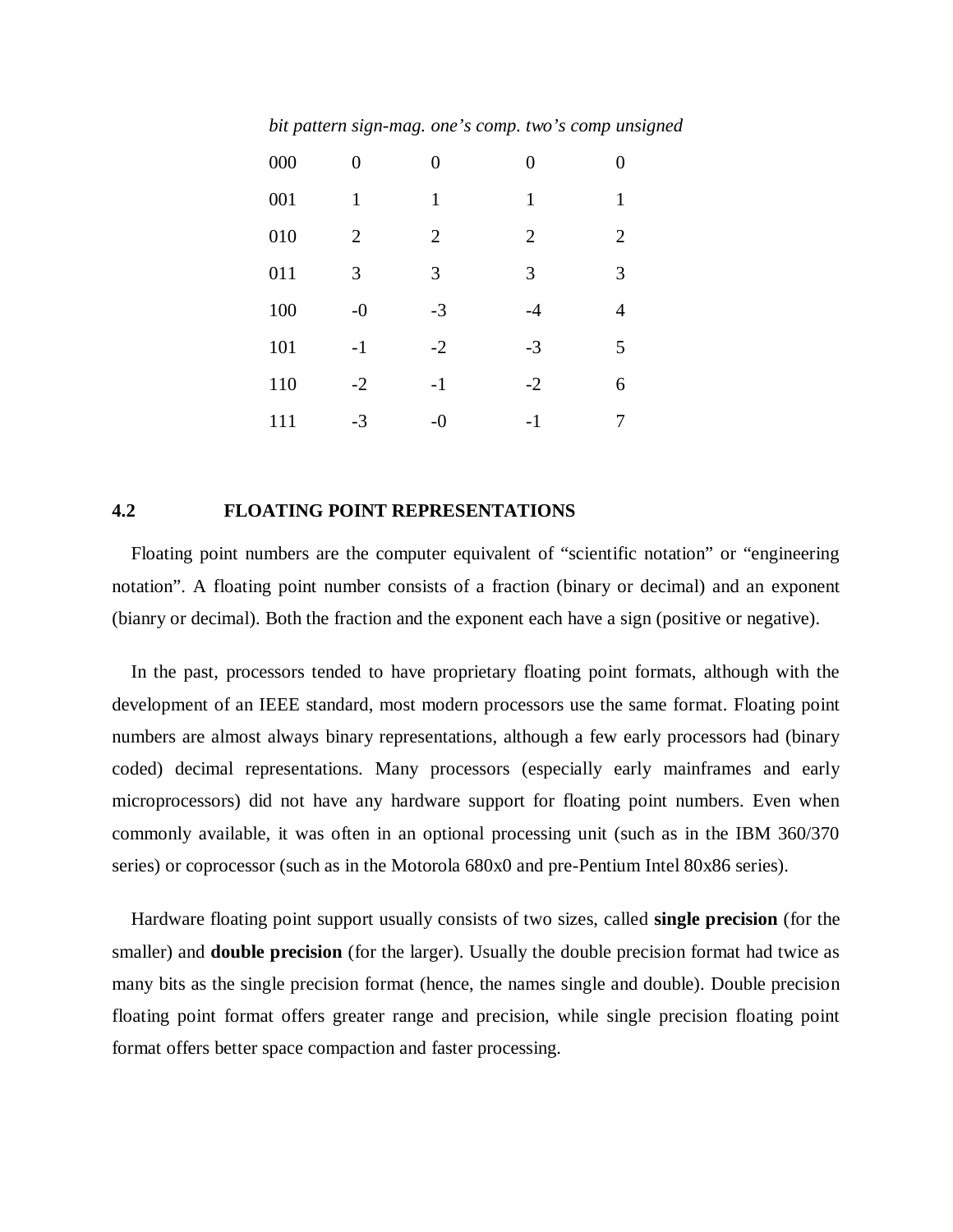**F\_floating** format (single precision floating), DEC VAX, 32 bits, the first bit (high order bit in a register, first bit in memory) is the sign magnitude bit (one=negative, zero=positive or zero), followed by 15 bits of an excess 128 binary exponent, followed by a normalized 24-bit fraction with the redundant most significant fraction bit not represented. Zero is represented by all bits being zero (allowing the use of a longword CLR to set a F floating number to zero). Exponent values of 1 through 255 indicate true binary exponents of -127 through 127. An exponent value of zero together with a sign of zero indicate a zero value. An exponent value of zero together with a sign bit of one is taken as reserved (which produces a reserved operand fault if used as an operand for a floating point instruction). The magnitude is an approximate range of  $.29*10^{-38}$ through 1.7\*10<sup>38</sup>. The precision of an F\_floating datum is approximately one part in  $2^{23}$ , or approximately seven (7) decimal digits).

 **32 bit floating** format (single precision floating), AT&T DSP32C, 32 bits, the first bit (high order bit in a register, first bit in memory) is the sign magnitude bit (one=negative, zero=positive or zero), followed by 23 bits of a normalized two's complement fractional part of the mantissa, followed by an eight bit exponent. The magnitude of the mantissa is always normalized to lie between 1 and 2. The floating point value with exponent equal to zero is reserved to represent the number zero (the sign and mantissa bits must also be zero; a zero exponent with a nonzero sign and/or mantissa is called a "dirty zero" and is never generated by hardware; if a dirty zero is an operand, it is treated as a zero). The range of nonzero positive floating point numbers is  $N = [1 *$  $2^{-127}$ ,  $[2-2^{-23}]$  \*  $2^{127}$ ] inclusive. The range of nonzero negative floating point numbers is N = [-[1]  $+ 2^{-23}$ ] \*  $2^{-127}$ ,  $-2$  \*  $2^{127}$ ] inclusive.

 **40 bit floating** format (extended single precision floating), AT&T DSP32C, 40 bits, the first bit (high order bit in a register, first bit in memory) is the sign magnitude bit (one=negative, zero=positive or zero), followed by 31 bits of a normalized two's complement fractional part of the mantissa, followed by an eight bit exponent. This is an internal format used by the floating point adder, accumulators, and certain DAU units. This format includes an additional eight guard bits to increase accuracy of intermediate results.

 **D\_floating** format (double precision floating), DEC VAX, 64 bits, the first bit (high order bit in a register, first bit in memory) is the sign magnitude bit (one=negative, zero=positive or zero),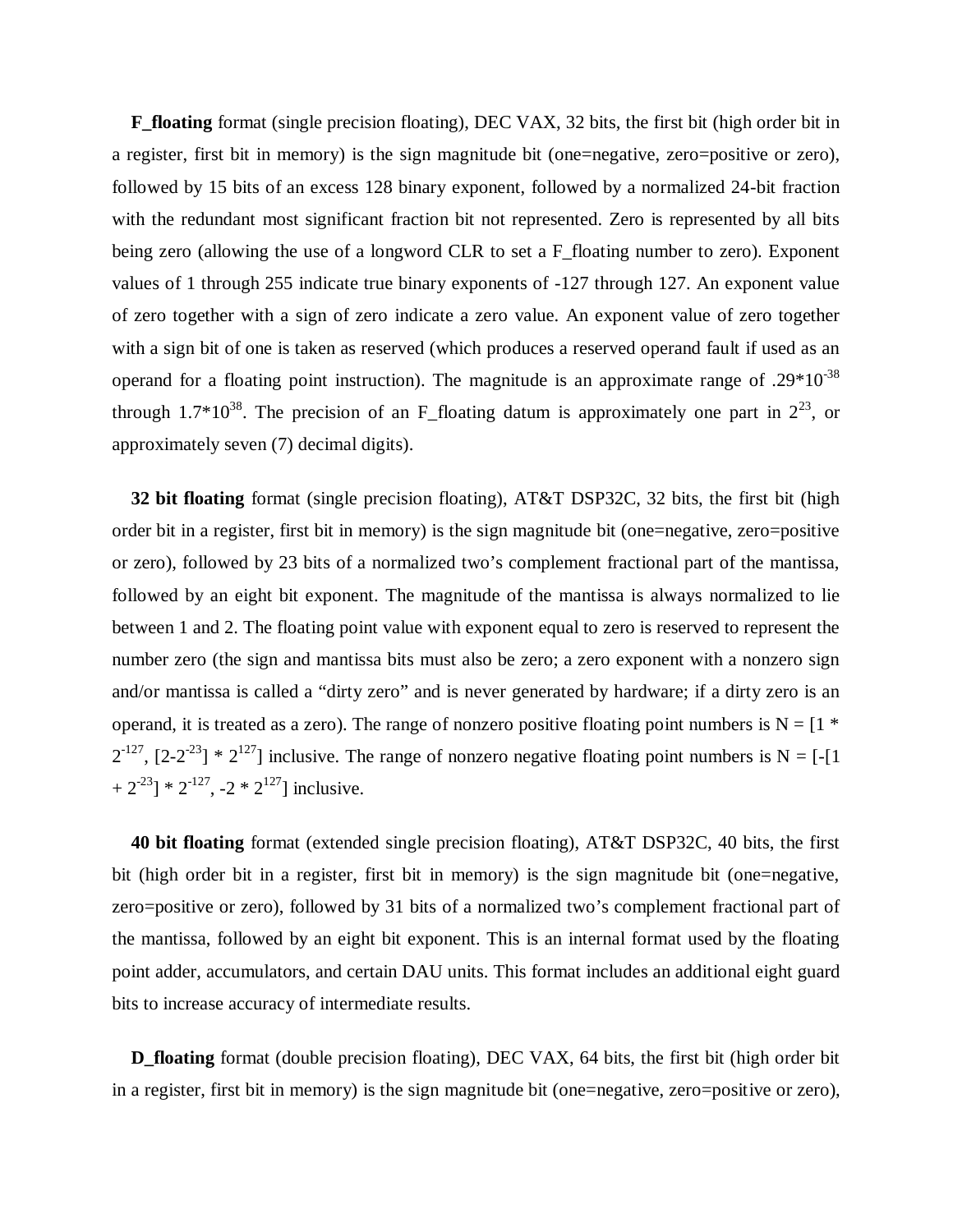followed by 15 bits of an excess 128 binary exponent, followed by a normalized 48-bit fraction with the redundant most significant fraction bit not represented. Zero is represented by all bits being zero (allowing the use of a quadword CLR to set a D\_floating number to zero). Exponent values of 1 through 255 indicate true binary exponents of -127 through 127. An exponent value of zero together with a sign of zero indicate a zero value. An exponent value of zero together with a sign bit of one is taken as reserved (which produces a reserved operand fault if used as an operand for a floating point instruction). The magnitude is an approximate range of .29\*10<sup>-38</sup> through 1.7 $*10^{38}$ . The precision of an D\_floating datum is approximately one part in  $2^{55}$ , or approximately 16 decimal digits).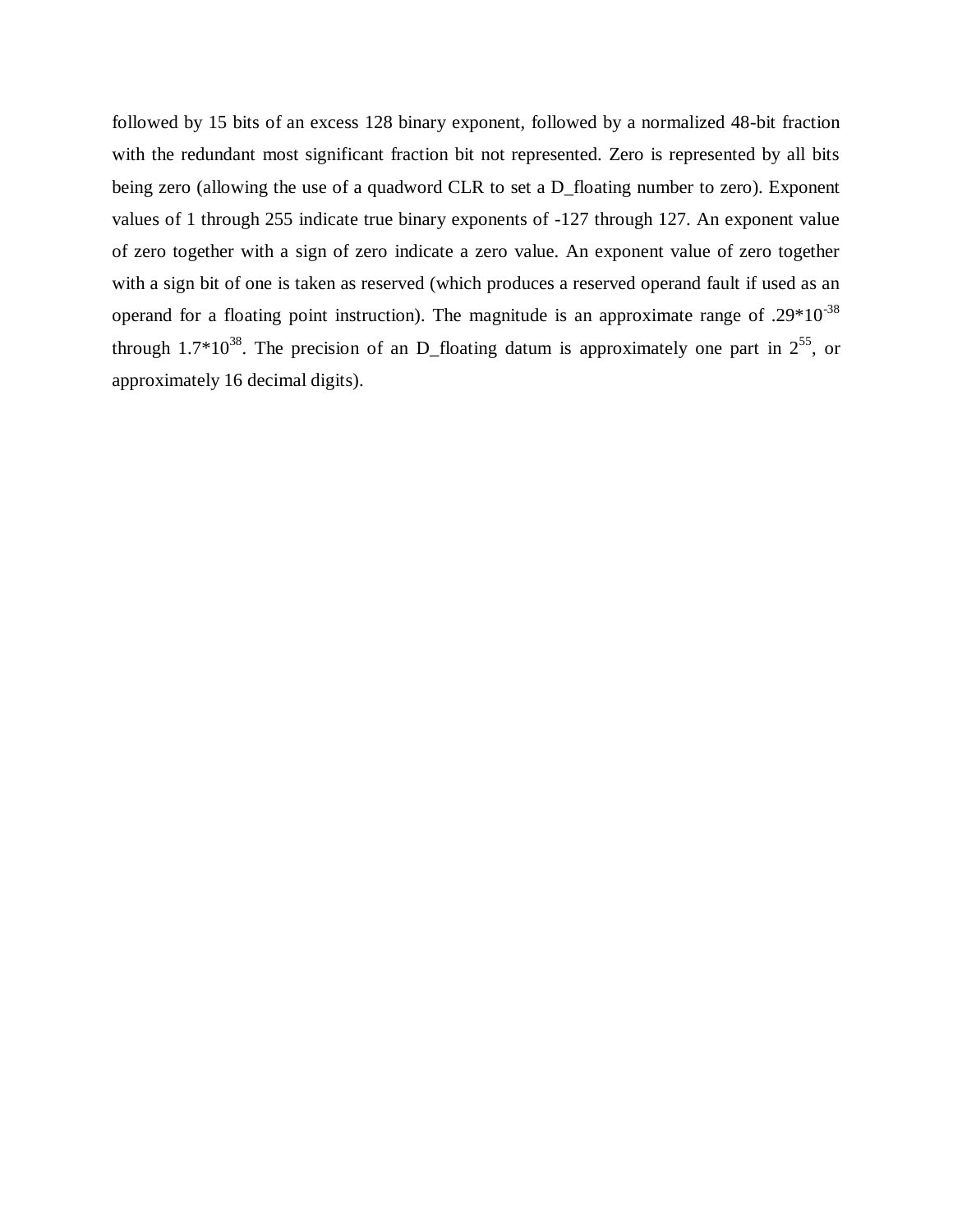## **CHAPTER FIVE**

## **COMPUTER INSTRUCTION SET**

**5.0** An **instruction set** is a list of all the instructions, and all their variations, that a processor (or in the case of a virtual machine, an interpreter) can execute.

- Arithmetic such as **add** and **subtract**
- Logic instructions such as **and**, **or**, and **not**
- Data instructions such as **move**, **input**, **output**, **load**, and **store**
- Control flow instructions such as **goto**, **if ... goto**, **call**, and **return**.

An **instruction set**, or **instruction set architecture** (ISA), is the part of the computer architecture related to programming, including the native data types, instructions, registers, addressing modes, memory architecture, interrupt and exception handling, and external I/O. An ISA includes a specification of the set of opcodes (machine language), the native commands implemented by a particular CPU design.

#### **10.1 REDUCED INSTRUCTION SET**

The acronym **RISC** (pronounced *risk*), for **reduced instruction set computing**, represents a CPU design strategy emphasizing the insight that simplified instructions that "do less" may still provide for higher performance if this simplicity can be utilized to make instructions execute very quickly. Many proposals for a "precise" definition have been attempted, and the term is being slowly replaced by the more descriptive **load-store architecture**. Well known RISC families include Alpha, ARC, ARM, AVR, MIPS, PA-RISC, Power Architecture (including PowerPC), SuperH, and SPARC.

Being an old idea, some aspects attributed to the first RISC-*labeled* designs (around 1975) include the observations that the memory restricted compilers of the time were often unable to take advantage of features intended to facilitate coding, and that complex addressing *inherently* takes many cycles to perform. It was argued that such functions would better be performed by